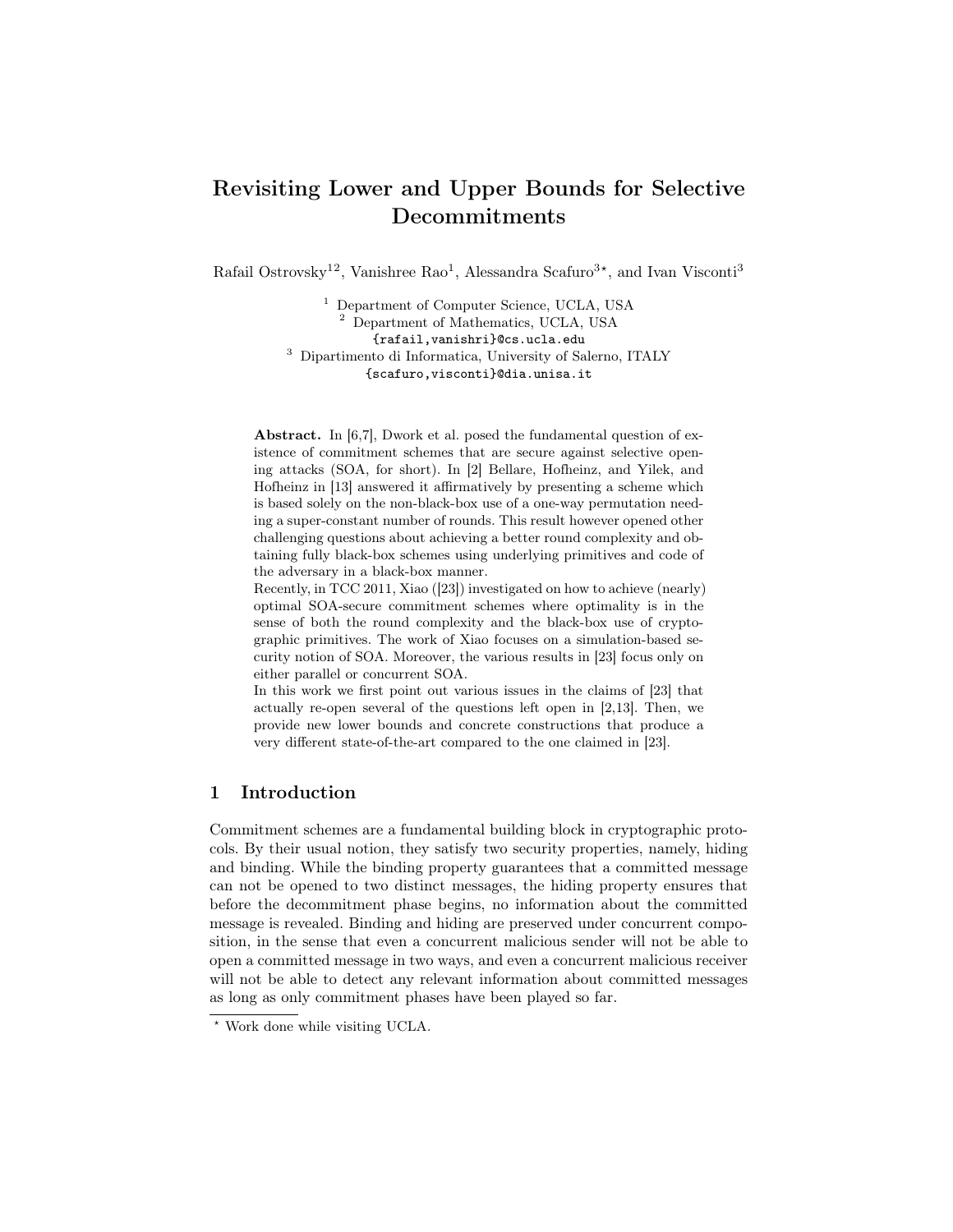In [6], Dwork et al. pointed out a more subtle definition of security for hiding where the malicious receiver is allowed to ask for the opening of only some of the committed messages, with the goal of breaking the hiding property of the remaining committed messages. This notion was captured in [6] via a simulation-based security definition, and is referred to as hiding in presence of selective opening attack (SOA, for short). [6] shows that, in a trusted setup setting, it is possible to construct a non-interactive SOA-secure commitment scheme from a trapdoor commitment scheme. Indeed, in the trusted setup the simulator sets the parameters of the trapdoor commitment, thus obviously it knows the trapdoor. However, the fundamental question of whether there exist SOA-secure commitment schemes in the *plain model*, is left open in [6]. We stress that the question is particularly important since commitments are often used in larger protocols, where often only some commitments are opened but the security of the whole scheme still relies on hiding the unopened commitments. For instance, the importance of SOA-secure commitments for constructing zero-knowledge sets is discussed in  $[10]^4$ .

The SOA-security experiment put forth in [6] considers a one-shot commitment phase, in which the receiver gets all commitments in one-shot, picks adaptively a subset of them, and obtains the opening of such subset. Such definition implicitly considers non-interactive commitments and only parallel composition. Subsequent works have explored several extensions/variations of this definition showing possibility and impossibility results. Before proceeding to the discussion of the related work, it is useful to set up the dimensions that will be considered. One dimension is composition. As commitment is a two-phase functionality, other than parallel composition, one can consider two kinds of concurrent composition. Concurrent-with-barrier composition (considered in [2,13]), refers to the setting in which the adversarial receiver can interleave the execution of several commitments, and the execution of decommitments, with the restriction that all commitment phases are played before any decommitment phase begins. Thus, there is a barrier between commitment and decommitment stage. Fullyconcurrent composition (considered in [23]) refers to the setting in which the adversary can arbitrarily interleave the execution of the commitment phase of one session with the decommitment of another session (and vice-versa).

Next dimension is the access to primitive, namely, if the construction uses a cryptographic primitive as a black-box (in short, BB), or in a non black-box way (in short, NBB).

Another dimension is simulation. In this discussion we consider always blackbox simulators (if not otherwise specified).

The question of achieving SOA-secure commitments without any set-up was solved affirmatively in [2] by Bellare, Hofheinz, and Yilek, and by Hofheinz in [13], who presented an interactive SOA-secure scheme based on non-blackbox use of any one-way permutation and with a commitment phase requiring a super-constant number of rounds. The security of such construction is proved in

<sup>&</sup>lt;sup>4</sup> In [10] some forms of zero-knowledge sets were proposed, and their strongest definition required SOA-secure commitments.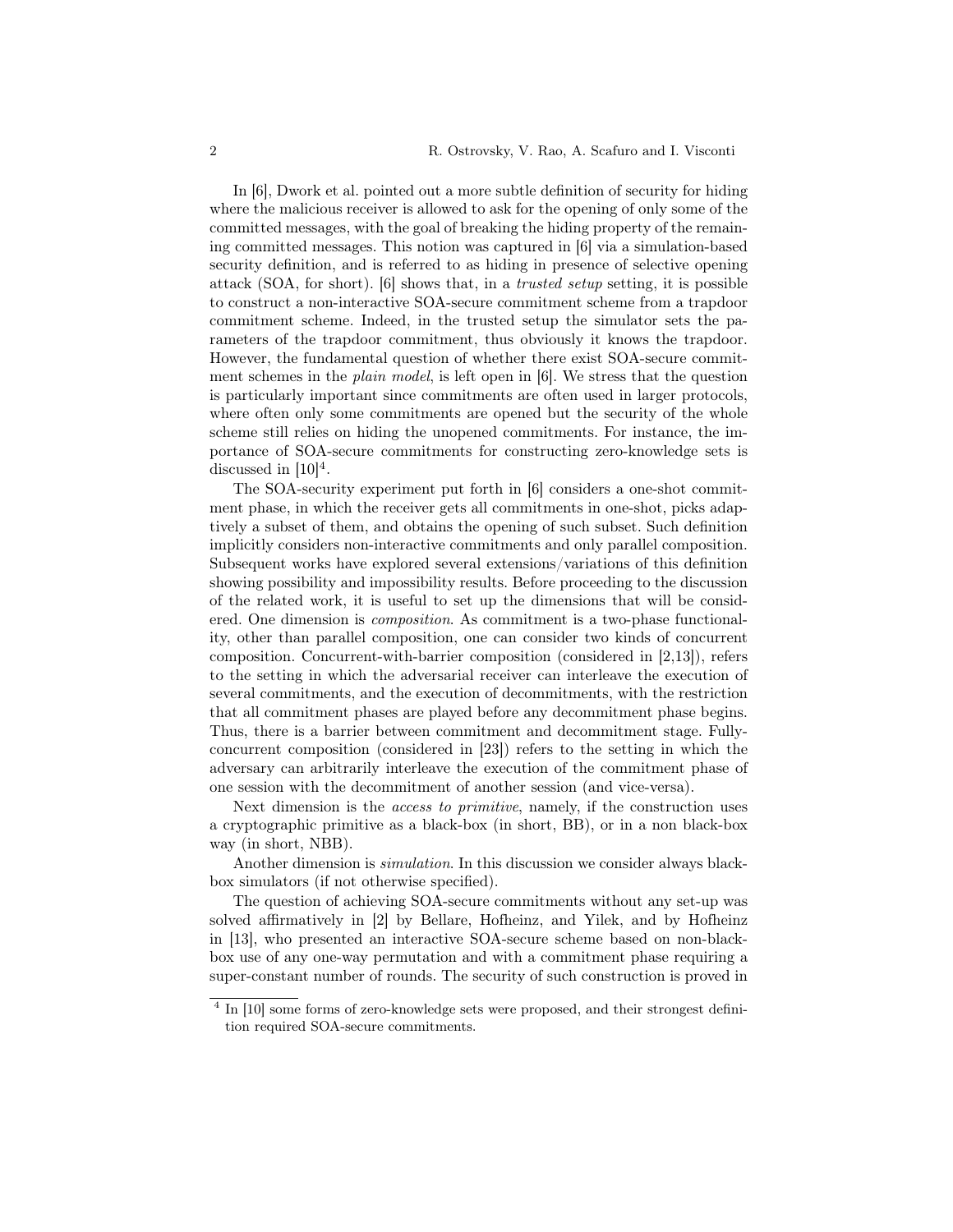the concurrent-with-barrier setting. [2,13] also show that non-interactive SOAsecure commitments which use cryptographic primitives in a black-box way do not exist. The same work introduces the notion of *indistinguishability* under selective opening attacks, that we do not consider in this work. The results of [2,13] left open several other questions on round optimality and black-box use of the underlying cryptographic primitives.

In TCC 2011 [23], Xiao addressed the above open questions and investigated on how to achieve nearly optimal schemes where optimality concerns both the round complexity and the black-box use of cryptographic primitives. In particular, Xiao addressed SOA-security of commitment schemes for both parallel composition and fully-concurrent composition and provided both possibility and impossibility results, sticking to the simulation-based definition. Concerning positive results, [23] shows a 4-round (resp.,  $(t+3)$ -round for a t-round statisticallyhiding commitment) computationally binding (resp., statistically binding) SOAsecure scheme for parallel composition. Moreover, [23] provides a commitment scheme which is "strong" (the meaning of strong is explained later) SOA-secure in the fully-concurrent setting and requires a logarithmic number of rounds. All such constructions are fully black-box. Concerning impossibility results, [23] shows that 3-round (resp., 4-round) computationally binding (resp., statistically binding) parallel SOA-secure commitment schemes are impossible to achieve. As explained later, in this paper – among other things – we present issues in the proof of security of the constructions shown in [23]. We also show that, the strong security claimed for the construction suggested for the fully-concurrent setting, is actually impossible to achieve, regardless of the round complexity. We contradict the lower bounds claimed in [23] by providing a 3-round fully black-box commitment scheme which is SOA-secure under concurrent-with-barrier composition, which implies parallel composition.

In a subsequent work [25], after our results became publicly available, Xiao showed a black-box construction of 4-round statistically-binding commitment scheme which is SOA-secure under parallel composition. As we shall see later, our 3-round and 4-round schemes are only computationally binding, but are secure in the stronger setting of concurrent-with-barrier composition.

In [24], the same author provides an updated version of [23]. Concerning positive results, [24] includes the  $(t + 3, 1)$ -round construction of [23] and shows a new simulation strategy for it. Concerning impossibility results, [24] includes the lower bounds of [23] that are still valid for 2-round (resp., 3-round) computationally hiding and computationally (resp., statistically) binding, parallel, SOA-secure commitment schemes with black-box simulators. [24] contains also other contributions of [23] that are not contradicted by this work.

In [1], Bellare et al. proves that existence of CRHFs implies impossibility of non-interactive SOA-secure commitments (regardless of the black-box use of the cryptographic primitives). In fact, they show something even stronger; they show that this impossibility holds even if the simulator is non-black-box and knows the distribution of the message space. An implication of such results is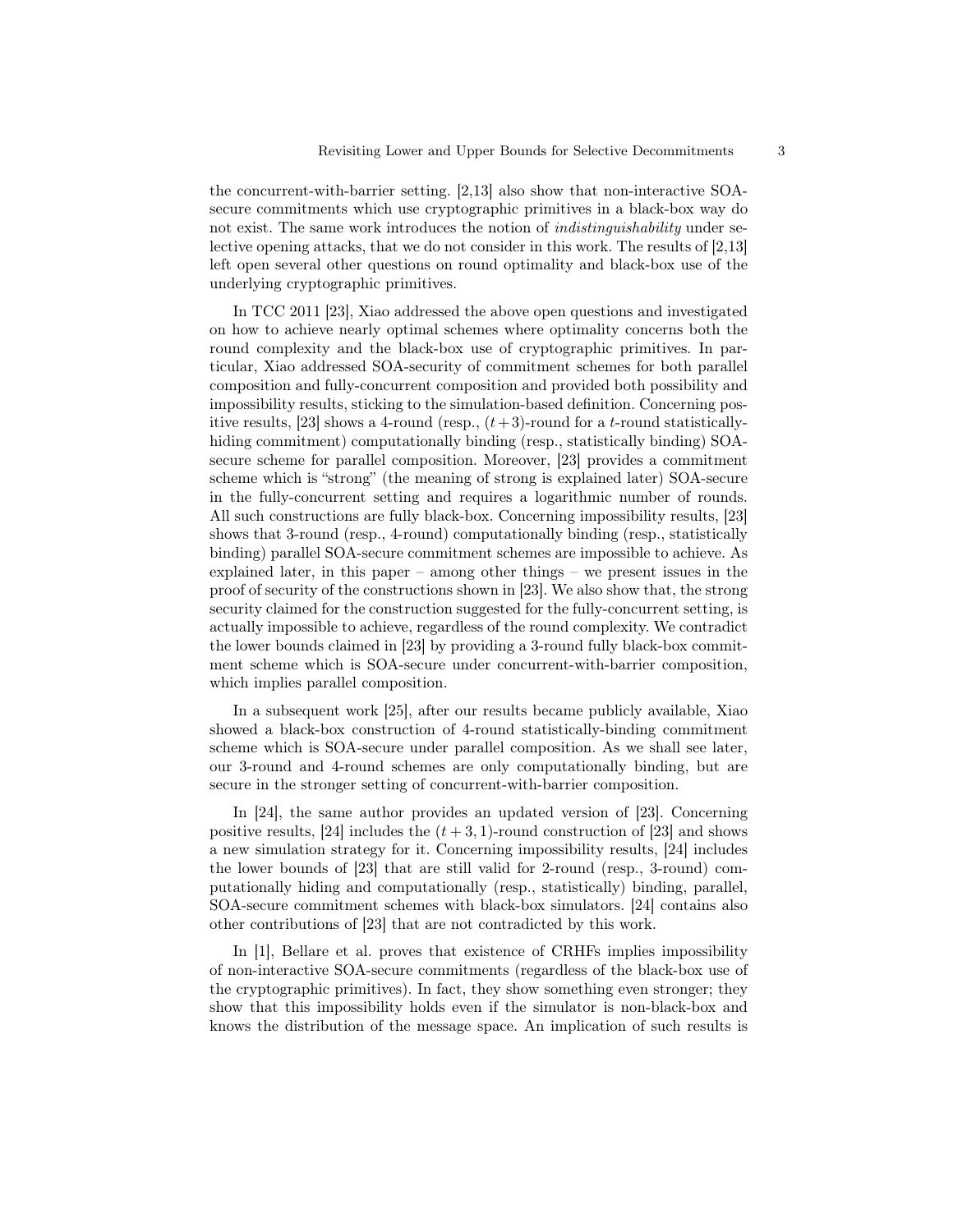that, standard security does not imply SOA-security. Previous results in [2,13] only showed the impossibility for the case of black-box reductions.

In [19], Pass and Wee provide several black-box constructions for two-party protocols. In particular, they provide constructions for look-ahead trapdoor commitments (in a look-ahead commitment, knowledge of the trapdoor is necessary already in the commitment phase in order for the commitment to be equivocal, in this paper we call such commitments "weak trapdoor commitments"), and trapdoor commitments. Such constructions have not been proved to be SOAsecure commitment schemes, as SOA-security is proven in presence of (at least) parallel composition, while security of the trapdoor commitment of [19] is proved only in the stand-alone setting. In the full version of this paper we discuss how the look-ahead thread of [19] can be plugged in our construction based on weak trapdoor commitments, to obtain a 6-round SOA-secure commitment scheme in the concurrent-with-barrier setting.

# 1.1 Our Contribution

In this work we focus on simulation-based SOA-secure commitment schemes, and we restrict our attention to black-box simulation, and (mainly) black-box access to cryptographic primitives (like in [23]). Firstly, we point out various issues in the claims of [23]. These issues essentially re-open some of the open questions that were claimed to be answered in [23]. We next show how to solve (in many cases in a nearly optimal way) all of them. Interestingly, our final claims render quite a different state-of-the-art from (and in some cases also in contrast to) the state-of-the-art set by the claims of [23].

In detail, by specifying as  $(x, y)$  the round complexity of a commitment scheme when the commitment phase takes  $x$  rounds and the decommitment phase takes  $y$  rounds, we revisit some claims of [23] and re-open some challenging open questions as follows.

- 1. The proof in [23] of the non-existence of (3, 1)-round schemes assumes implicitly that the sender sends the last message during the commitment phase. We show here that surprisingly this assumption is erroneous, and that one round might be saved in the commitment phase if the receiver goes last. This re-opens the question of the achievability of (3, 1)-round SOA-secure schemes, even for just parallel composition.
- 2. There are issues in the proof of binding and SOA-security of the (4, 1)-round scheme of [23] for parallel composition, and it is currently unknown whether the scheme is secure. The same issue in the SOA-security proof exists for the  $(t + 3, 1)$ -round statistically binding scheme of [23] which is based on any t-round statistically-hiding commitment. Indeed, for both constructions, SOA-security is claimed to follow from the simulation technique of Goldreich-Kahan [11]. The problem is that the simulator of [11] was built for a *stand*alone zero-knowledge protocol, where an atomic sub-protocol is repeated several times in parallel, and the verifier cannot selectively abort one of the sub-protocols. Instead in the SOA-setting, the adversarial receiver interacts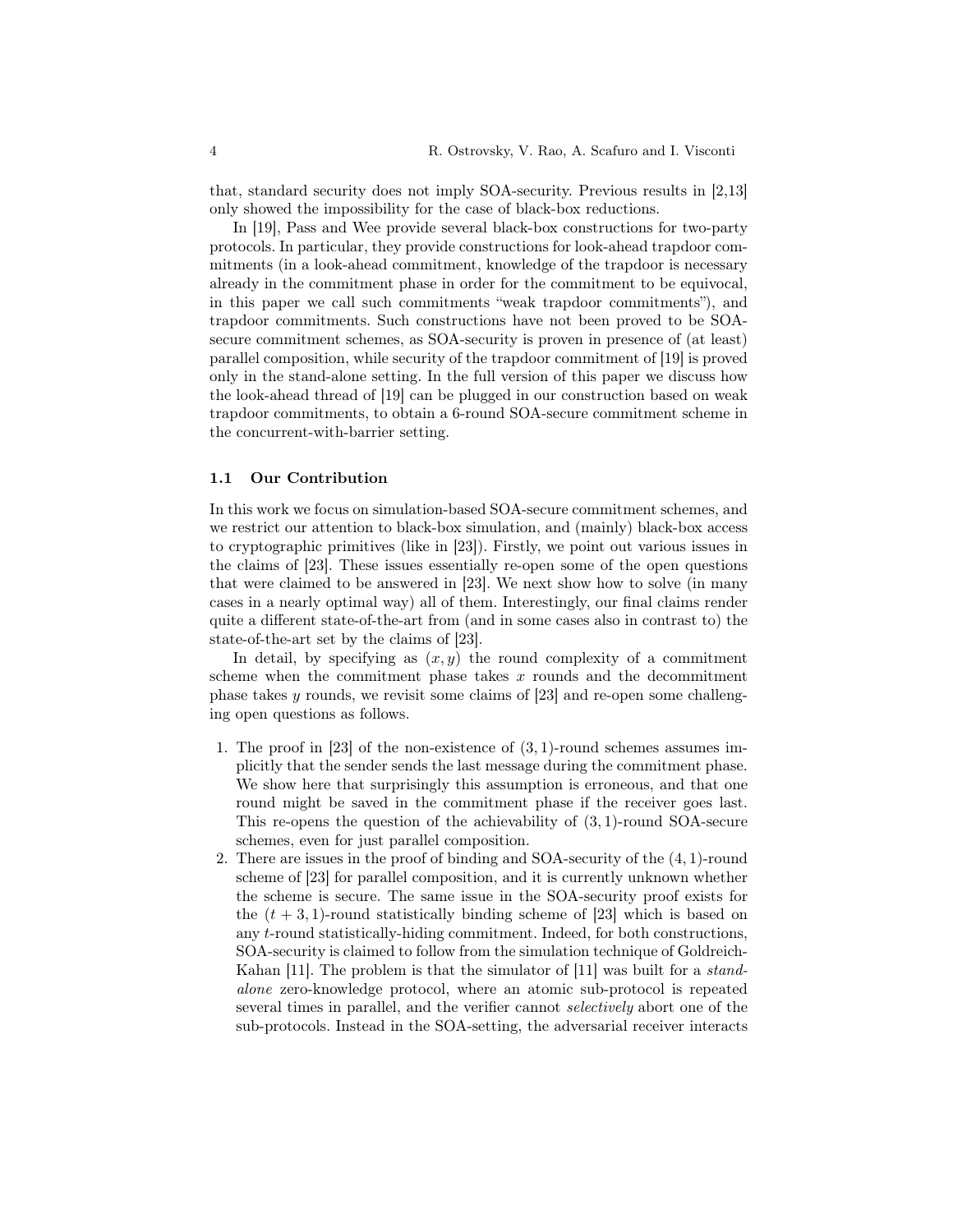with multiple senders and can decide to abort a subset of the sessions of its choice adaptively based on the commitment-phase transcript.

We note that this implies that [23] contains no full proof of a constant round SOA-secure scheme (but we remark that, subsequent to our results, the same author presented a new proof of the  $(t+3,1)$ -round scheme based on statistically-hiding commitment in the work [25,24]).

3. There is an issue in the proof of security of the fully-concurrent SOA-secure commitment scheme proposed in [23]. The security of such construction is claimed even for the case in which the simulator cannot efficiently sample from the distribution of messages committed to by the honest sender (but needs to query an external party for it).<sup>5</sup> This notion is referred in [23] as "strong" security. This issue in [23] re-opens the possibility of achieving schemes that are strong SOA-secure under fully concurrent composition (for any round complexity).

In this paper we solve the above open problems (still sticking to the notion of black-box simulation as formalized in [23]) as follows.

- 1. We present a (3, 1)-round scheme based on BB use of any trapdoor commitment (TCom, for short), which contradicts the lower bound claimed in [23]. We also provide several constructions based on BB use of various weaker assumptions. We show: a (3, 3)-round scheme based on BB use of any OWP, a (4, 1)-round scheme based on BB use of any weak trapdoor commitment  $(wTCom, for short)^6$ , and a  $(5, 1)$ -round scheme based on BB use of any OWP.
- 2. We show that when the simulator does not know the distribution of the messages committed to by the honest sender, there exists no scheme that achieves fully concurrent SOA-security, regardless of the round complexity and of the BB use of cryptographic primitives. Thus contradicting the claimed security of the construction given in [23].
- 3. As a corollary of our (3, 1)-round scheme based on BB use of any TCom, there exists a (3, 1)-round scheme based on NBB use of any one-way function (OWF). This improves the round complexity in [2] from logarithmic in the security parameter to only 3 rounds and using minimal complexity-theoretic assumptions. Moreover, we observe that (as a direct consequence from proof techniques in [23]) a (2, 1)-round SOA-secure scheme is impossible regardless of the use of the underlying cryptographic primitive (for black-box simulation only). Thus, our  $(3, 1)$ -round scheme for black-box simulation is essentially round-optimal.

Notice that both our  $(3, 1)$ -round protocols – the one based on BB use of TCom and the other based on NBB use of OWFs – contradict the impossibility

 $5$  For simplicity, we shall hereafter refer to this case as the simulator not knowing the distribution.

 $^6$  This result indeed requires a relaxed definition of trapdoor commitment where the  $\,$ trapdoor is required to be known already during the commitment phase in order to later equivocate. We call it "weak" because any TCom is also a wTCom.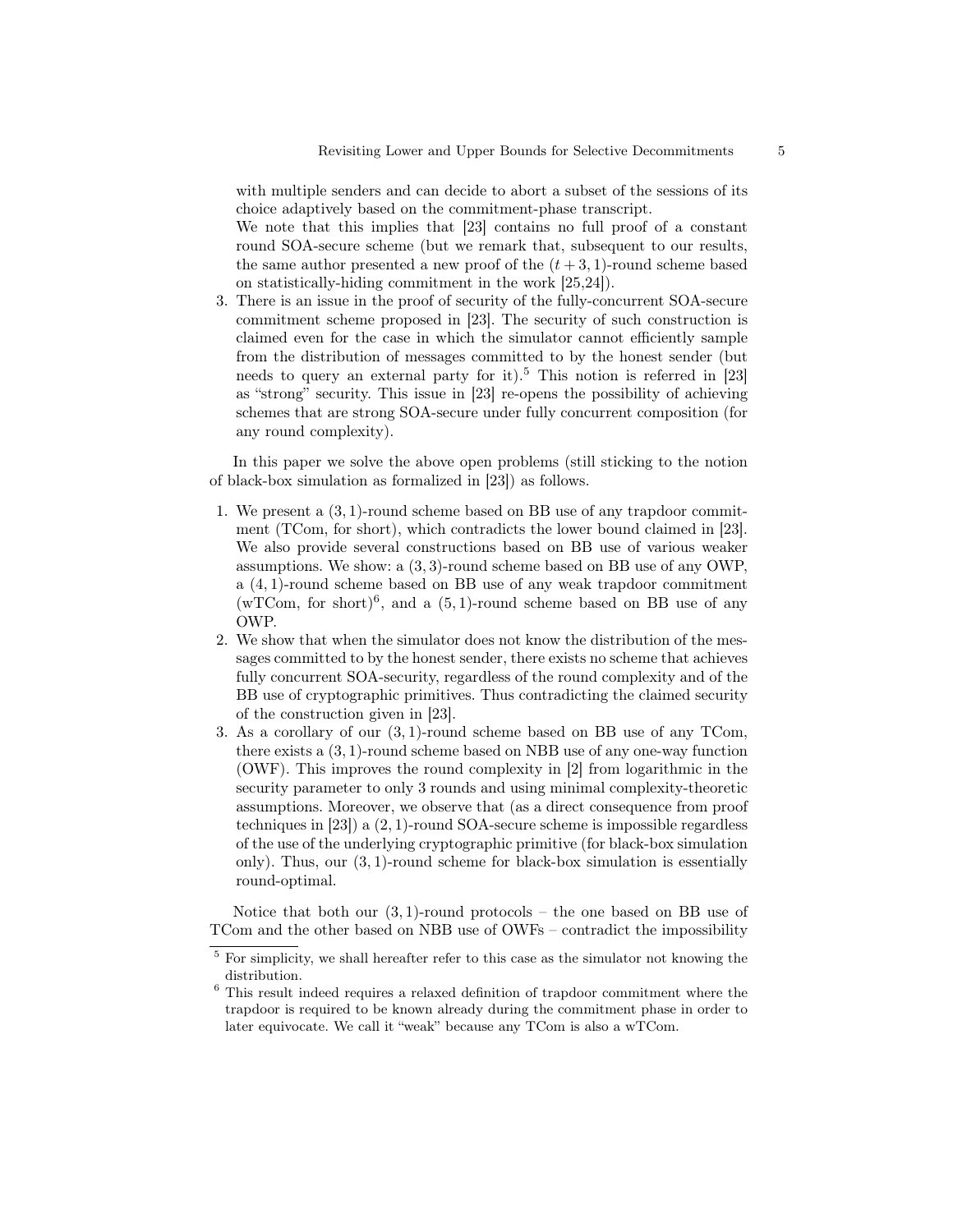given in [23], that was claimed to hold regardless of the access to the cryptographic primitives.

All the constructions shown in this paper are secure under concurrent-withbarrier composition, which obviously implies parallel composition. Our simulators work for any message distributions, and do not need to know the distribution of the messages committed to by the honest sender. In light of our impossibility for the fully concurrent composition (see Item 2 of the above list), the concurrency achieved by our schemes seems to be optimal for this setting.

As an additional application, we also show that our  $(3, 1)$ -round schemes can be used to obtain non-interactive (concurrent) zero knowledge [8] with 3 rounds of pre-processing. This improves upon [5] where (at least) 3 rounds of interactions are needed both in the pre-processing phase and in the proof phase. Moreover, the simulator of [5] works only with non-aborting verifiers, while our simulator does not have this limitation. This application also establishes usefulness of concurrency-with-barrier setting.

Comparison with previous work. For a better clarity we compare previous results and constructions with the contribution of this paper in Table 1. In the table, listings under "Impossible" column refer to the impossibility results in the papers heading the corresponding row. Similarly, the listings under "Constructions" column refer to the constructions in the papers heading the corresponding row. All such constructions are proved via black-box simulations. BB (resp., NBB) stands for black-box (resp., non black-box) access to cryptographic primitives. PAR, CwB, CC, refer respectively to parallel, concurrent-with-barrier, fully-concurrent composition. PB and SB are shorthands for perfectly binding and statistically binding, and TCom, wTCom, OWP are shorthands for Trapdoor Commitment, weak Trapdoor Commitment, One-Way Permutation. For instance, an entry like, "BB (1, 1) (or PB) PAR" under Impossible column and for the row [2,13], says that [2,13] demonstrate that non-interactive, or perfectlybinding commitment schemes that are SOA-secure under parallel composition, are impossible to construct given only BB access to cryptographic primitives. The entry, "NBB  $(\log n, 1)$  CwB OWP" under Constructions column and in the row headed by [2] says that [2] shows a  $(\log n, 1)$ -round scheme based on NBB use of OWPs that is SOA-secure under concurrent-with-barrier composition.

On simulator not knowing message distribution. All our protocols and impossibility results are in the setting where the simulator by itself cannot efficiently sample from the message distribution but needs to query an external oracle for the same. Positive results can only be stronger with this requirement.

Selective opening, adaptive security, trapdoor commitments and non-malleable commitments. The concept of commitments secure in presence of selective opening attacks is very related to adaptively secure commitments <sup>7</sup> , and trapdoor

<sup>&</sup>lt;sup>7</sup> In such a notion, an adversary can corrupt a party anytime during the protocol execution, obtaining the party's internal state.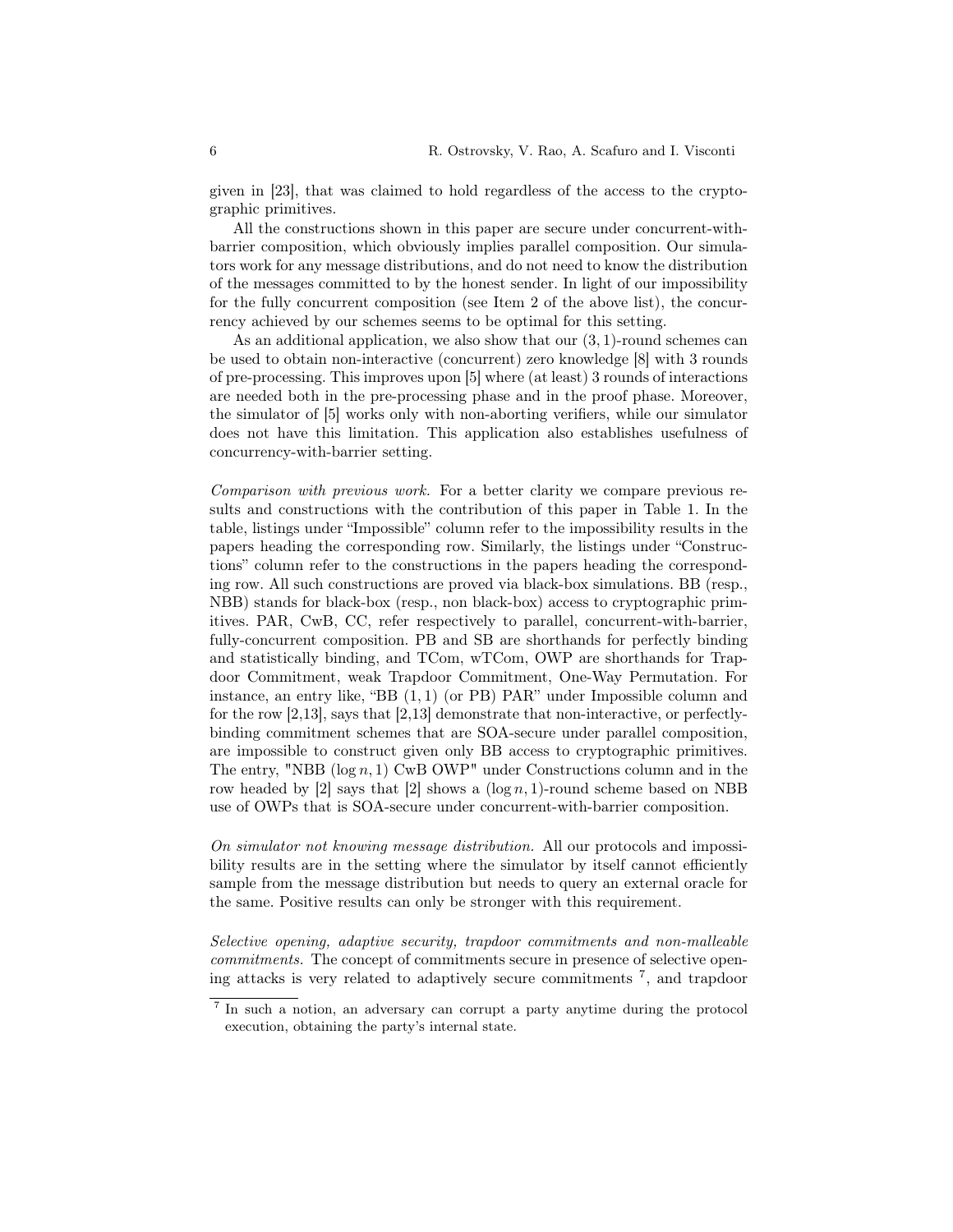|                                     | Impossible                      | Constructions                                   |
|-------------------------------------|---------------------------------|-------------------------------------------------|
| [2,13]                              | BB $(1,1)$ (or PB) PAR          | NBB $(\log n, 1)$ CwB OWP                       |
| $\vert 1 \vert$                     | $NBB(1,1)$ PAR                  |                                                 |
| [6]                                 |                                 | Set-up assumption: BB $(1,1)$ CC TCom           |
| This Paper on<br>$\lceil 19 \rceil$ |                                 | BB $(x, y)$ LA-TCom implies BB $(2 + x, y)$ CwB |
|                                     | $(3,1)$ PAR                     | BB $(4,1)$ PAR OWP                              |
| $[23]$                              | $(o(\log n/\log \log n), 1)$ CC | BB $(t+3,1)$ PAR $(t,1)$ -SH                    |
|                                     | <b>BB</b> SIM                   | BB $(\omega(t \log n), 1)$ CC $(t, 1)$ -SH      |
|                                     |                                 | $BB(4,1)$ PAR OWP                               |
| This Paper on [23]                  | $(3,1)$ PAR                     | $BB(t+3,1)$ PAR $(t,1)$ -SH                     |
|                                     | <b>BB</b> SIM                   | BB $(\omega(t \log n), 1)$ CC $(t, 1)$ -SH      |
|                                     |                                 | BB $(3,1)$ TCom; NBB $(3,1)$ OWF                |
| This Paper                          | BB (any, any) CC                | BB $(4,1)$ wTCom; BB $(3,3)$ OWP                |
|                                     | <b>BB</b> SIM                   | BB $(5,1)$ OWP $(all CwB)$                      |
| [25]                                |                                 | BB SB $(t + 2, 1)$ PAR $(t, 1)$ -SH             |
| [24]                                |                                 | BB $(t+3,1)$ PAR $(t,1)$ -SH                    |

Table 1. This work in relation to the state-of-the-art.

commitments, – in which there exists a trapdoor that allows to open a commitment in many ways. However, they are three different settings.

First, trapdoor commitments are not necessarily SOA-secure (in the plain model). The reason is that trapdoor commitments only guarantee that there exists a trapdoor which would allow to equivocate a commitment, however, such trapdoor is clearly not available to a simulator. To achieve SOA-security from a trapdoor commitment scheme one should provide a mechanism for the simulator to get the trapdoor, still not violating binding. The converse moreover is not true, namely, a SOA-secure commitment is not necessarily also a trapdoor commitment. This comes from the fact that the simulator of a SOA-secure commitment could use rewinding capabilities instead of a trapdoor that might not exist at all.

Second, a commitment scheme that is adaptively secure in the parallel composition, is also parallel SOA-secure commitment. The converse is not necessarily true. Namely, a SOA-secure commitment scheme is not necessarily adaptively secure. The reason is that in a selective opening attack, a malicious receiver can "corrupt" the sender in the decommitment phase only, and by definition, it is allowed to see only the openings of the commitments instead of the whole state of the sender.

Finally, we stress that our adversary can play as sender only or as receiver only. An interesting question is which type of SOA security can be achieved also against man-in-the-middle attacks. The recent work of [12] gives hope towards a construction of a constant-round non-malleable SOA-secure protocol with blackbox simulation and black-box use of any one-way function.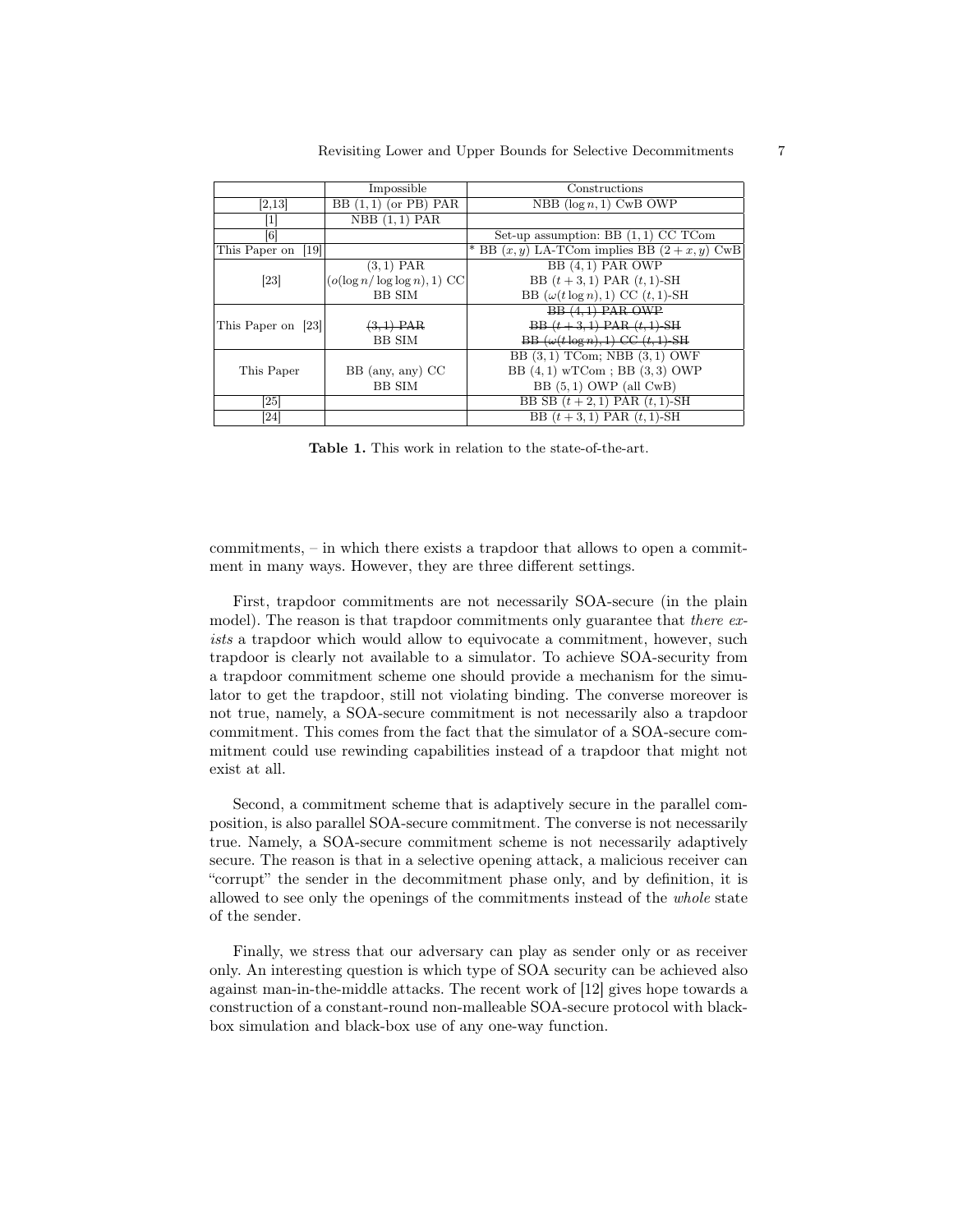# 2 Preliminaries

*Notation.* We denote by  $n \in \mathbb{N}$  the security parameter and by PPT the property of an algorithm of running in probabilistic polynomial-time. A function  $\epsilon$  is negligible (negl., for short) in n (or just negligible) if for every polynomial  $p(\cdot)$ there exists a value  $n_0 \in \mathbb{N}$  such that for all  $n > n_0$  it holds that  $\epsilon(n) < 1/p(n)$ . We denote by [k] the set  $\{1, \ldots, k\}$ ; poly $(n)$  stands for polynomial in n. We denote by  $x \leftarrow \mathcal{D}$  the sampling of an element x from the distribution  $\mathcal{D}$ . We also use  $x \stackrel{\$}{\leftarrow} A$  to indicate that the element x is uniformly sampled from set A. We denote by  $(v_A, v_B) \leftarrow \langle A(0), B(0) \rangle$  the pair of outputs of parties A and B, respectively, after the completion of their interaction. We use  $v \leftarrow A()$  when the algorithm  $A$  is randomized. Finally, let  $P_1$  and  $P_2$  be two parties running a protocol that uses protocol  $\langle A, B \rangle$  as a sub-routine. When we say that party " $P_1$  runs  $\langle A(\cdot), B(\cdot) \rangle$  with  $P_2$ " we always mean that  $P_1$  executes the procedure of party  $A$  and  $P_2$  executes the procedure of party  $B$ . In the paper we use the words decommitment and opening interchangeably.

### 2.1 Commitment Schemes

In the following definitions we assume that parties are stateful and that malicious parties obtain auxiliary inputs, although for better readability we omit them.

Definition 1 (Bit Commitment Scheme). A commitment scheme is a tuple of PPT algorithms  $Com = (Gen, S, R)$  implementing the following two-phase functionality. Gen takes as input a random n-bit string r and outputs the public parameters pk. Given to S an input  $b \in \{0, 1\}$ , in the first phase (commitment  $phase)$  S interacts with R to commit to the bit b; we denote this interaction as  $\langle S(pk, \text{com}, b), R(\text{rcv}) \rangle$ . In the second phase (opening phase) S interacts with R to reveal the bit b, we denote this interaction as  $\langle S(\text{open}), R(\text{open})\rangle$  and R finally outputs a bit  $b'$  or  $\bot$ . Consider the following two experiments:

 $\textup{Experiment}\ \textup{Exp}_{\mathsf{Com}, \mathsf{S}^*}^{\textup{binding}}(n)$ :  $\qquad \qquad \Big|\textup{Experiment}\ \textup{Exp}_{\mathsf{Com}, \mathsf{R}^*}^{\textup{hiding-}b}(n)$ : R runs  $(pk) \leftarrow$  Gen $(r)$  and sends pk to  $S^*$ ;  $|pk^* \leftarrow R^*(1^n)$ ;  $\langle S^*(pk, \text{com}, b), R(\text{rcv}) \rangle;$   $\langle \cdot, b' \rangle \stackrel{\text{s}}{\leftarrow} \langle S(pk^*, \text{com}, b), R^*(\text{rcv}) \rangle;$  $(\cdot, b_0) \stackrel{\$}{\leftarrow} \langle S^*(\text{open}, 0), \mathsf{R}(\text{open})\rangle;$  *output b'.* rewind S<sup>\*</sup> and R back after the second step;  $(\cdot, b_1) \stackrel{\text{*}}{\leftarrow} \langle S^*(\texttt{open}, 1), \mathsf{R}(\texttt{open}) \rangle;$ *output* 1 *iff*  $\bot \neq b_0 \neq b_1 \neq \bot$ .

 $Com = (Gen, S, R)$  is a commitment scheme if the following conditions hold:

**Completeness.** If S and R are honest, for any S's input  $b \in \{0, 1\}$  the output of R in the opening phase is  $b' = b$ .

Hiding. For any PPT malicious receiver  $\mathsf{R}^*$ , there exists a negligible function  $\epsilon$  such that the following holds:

$$
\mathbf{Adv}_{\mathsf{Com}, \mathsf{R}^*}^{\text{hiding}} = |\mathsf{Pr}[(\mathbf{Exp}_{\mathsf{Com}, \mathsf{R}^*}^{\text{hiding-0}}(n) \to 1)] - \mathsf{Pr}[\mathbf{Exp}_{\mathsf{Com}, \mathsf{R}^*}^{\text{hiding-1}}(n) \to 1)]| \le \epsilon(n).
$$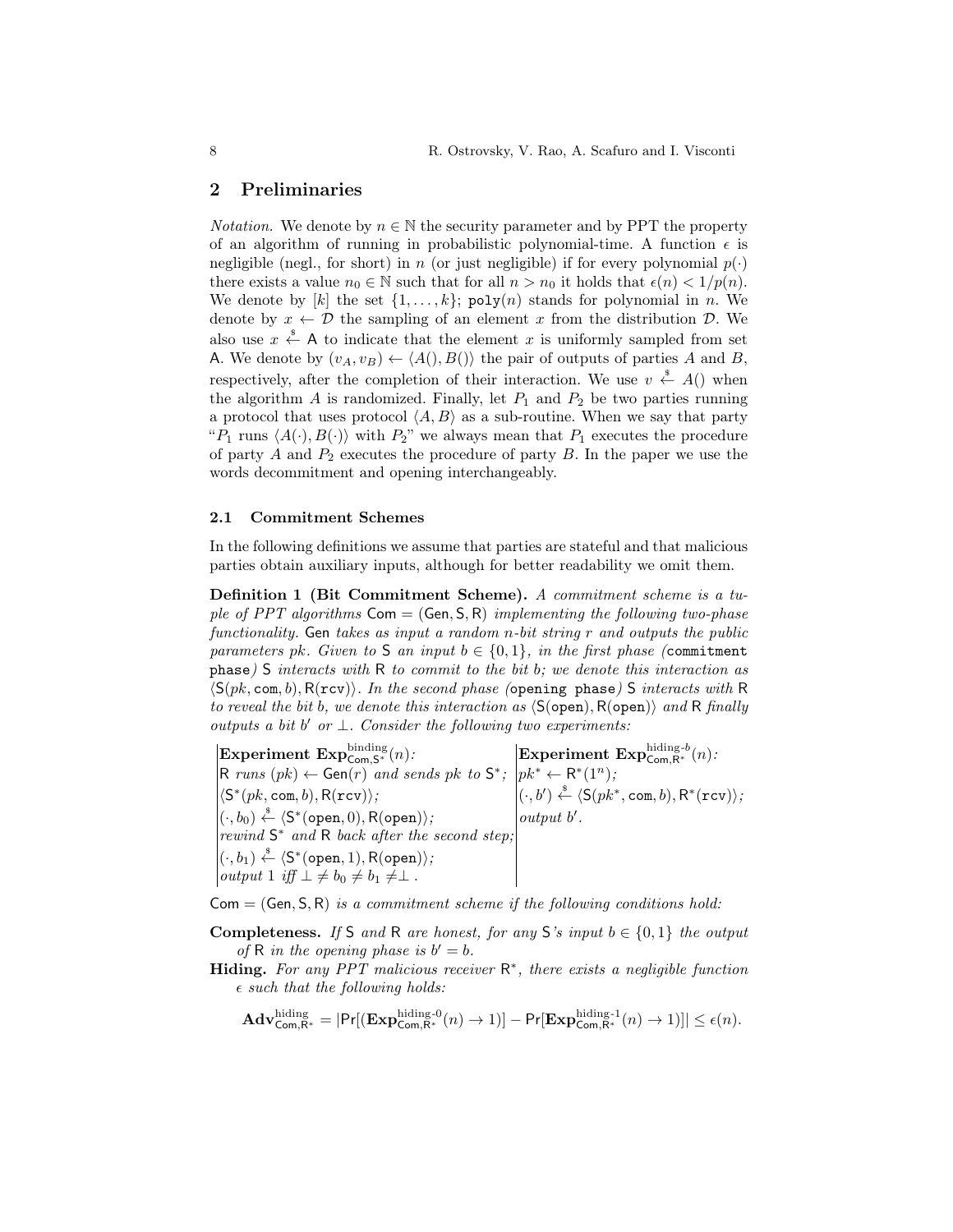Binding. For any PPT malicious sender  $S^*$  there exists a negl. function  $\epsilon$  such *that:*  $Pr[\mathbf{Exp}_{\mathsf{Com},\mathsf{S}^*}^{\text{binding}} \to 1] \leq \epsilon(n)$ .

The above probabilities are taken over the choice of the randomness r for the algorithm Gen and the random coins of the parties. A commitment scheme is statistically hiding (resp., binding) if hiding (resp., binding) condition holds even against an unbounded malicious Receiver (resp., Sender).

The above definition is a slight modification of the one provided in [2,13], and is more general in the fact the it includes the algorithm Gen. Such a definition is convenient when one aims to use commitment schemes as sub-protocols in a black-box way. However, for better readability, when we construct or use as subprotocol a commitment scheme that does not use public parameters, we refer to it only as  $Com = (S, R)$ , omitting the algorithm Gen.

**Definition 2 (Trapdoor Commitment).** A tuple of PPT algorithms  $TC =$ (TGen, S, R,TFakeD) is a trapdoor commitment scheme if TGen, on input a random n-bit string r, outputs a public key/secret key pair (pk,sk),  $\mathsf{TGen}_{pk}$  is the related functionality that restricts the output of TGen to the public key, (TGen<sub>pk</sub>, S, R) is a commitment scheme, and  $(S, TFAkeD)$  are such that:

**Trapdoor Property.** There exists  $b^* \in \{0, 1\}$ , such that for any  $b \in \{0, 1\}$ , for all  $(pk, sk) \leftarrow \mathsf{TGen}(r)$ , and for any PPT malicious receiver  $\mathsf{R}^*$  there exists a negl. function  $\epsilon$  such that the following holds:

$$
\mathbf{Adv}_{\mathsf{TC},\mathsf{R}^*}^{\mathsf{trapdoor}} = \mathsf{Pr}[\mathbf{Exp}_{\mathsf{TC}}^{\mathsf{Trap}}(n) \to 1] - \mathsf{Pr}[\mathbf{Exp}_{\mathsf{TC}}^{\mathsf{Com}}(n) \to 1] \leq \epsilon(n).
$$

The probability is taken over the choice of  $r$  for the algorithm  $\mathsf{TGen}$  and the random coins of the players.

| <i>Experiment</i> $\mathbf{Exp}_{TC}^{Com}(n)$ :                                                                                                       | $\vert Experiment\ {\bf Exp}_{\mathsf{TC}}^{\mathsf{Trap}}(n)\right.$                                                                                                       |
|--------------------------------------------------------------------------------------------------------------------------------------------------------|-----------------------------------------------------------------------------------------------------------------------------------------------------------------------------|
| $\mathbb{R}^*$ chooses a bit b;                                                                                                                        | $\mathsf{R}^*$ chooses a bit b;                                                                                                                                             |
|                                                                                                                                                        | $ \langle S(pk, \texttt{com}, b), R^*(pk, sk, b, \texttt{rcv})\rangle (\xi, \cdot) \leftarrow \langle S(pk, \texttt{com}, b^{\star}), R^*(pk, sk, b, \texttt{rcv})\rangle;$ |
| $ (\cdot,b') \stackrel{\hspace{0.1em}\mathsf{\scriptscriptstyle\$}}{\leftarrow} \langle \mathsf{S}(\mathtt{open}),\mathsf{R}^*(\mathtt{open})\rangle;$ | $  ( \cdot, b' ) \stackrel{\text{*}}{\leftarrow} \langle \text{TFakeD}(sk, \text{open}, b, \xi), R^*(\text{open}) \rangle$                                                  |
| $\vert output\ b';$                                                                                                                                    | $\omega$ output $b'$ ;                                                                                                                                                      |

In the experiment  $\text{Exp}_{\text{TC}}^{\text{Trap}}(n)$ , S runs the procedure of the honest sender on input  $b^*$ . The variable  $\xi$  contains the randomness used by S to compute the commitment phase and it is used by TFakeD to compute the decommitment. The knowledge of the trapdoor is required only in decommitment phase. In the trapdoor commitment of Pedersen [20], the trapdoor property holds for any  $b^*$ , namely one can use the honest sender procedure to commit an arbitrary bit  $b^*$ and use the trapdoor to decommit to any  $b \neq b^*$ . Instead, in the trapdoor commitment proposed by Feige and Shamir [9]<sup>8</sup>, the trapdoor property holds only if the honest procedure was used to commit to bit  $b^* = 0$ . In both commitment schemes the trapdoor is used only in the decommitment phase.

<sup>8</sup> The commitment procedure consists of running the simulator of Blum's protocol [3] for Graph Hamiltonicity where the challenge is the bit to commit to. This commitment use OWFs in a NBB way.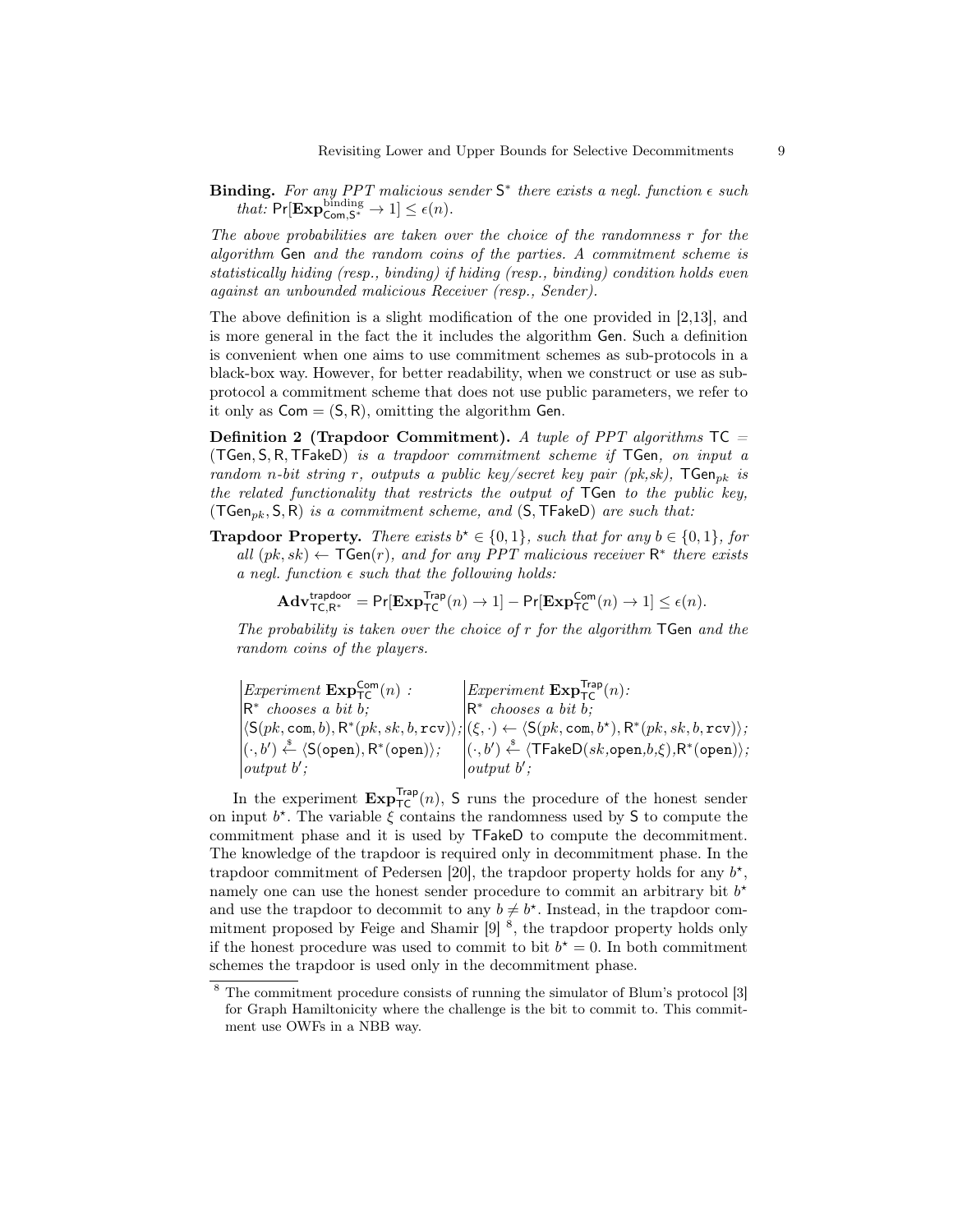Definition 3 (Hiding in the presence of Selective Opening Attacks (slight variation of [2,13])). Let  $k = \text{poly}(n)$ , let B be a k-bit message distribution and  $\mathbf{b} \stackrel{\$}{\leftarrow} \mathcal{B}$  be a k-bit vector, let  $\mathcal{I} = {\{\mathcal{I}_k\}}_{k \in \mathbb{N}}$  be a family of sets, where each  $\mathcal{I}_k$  is a set of subsets of  $[k]$  denoting the set of legal subsets of (indexes of) commitments that the receiver (honest or malicious) is allowed to ask for the opening. A commitment scheme  $Com = (Gen, S, R)$  is secure against selective opening attacks if for all k, all sets  $I \in \mathcal{I}$ , all k-bit message distributions  $\mathcal{B}$ , all  $PPT$  relations  $R$ , there exists an expected  $PPT$  machine  $Sim$  such that for any PPT malicious receiver  $\mathsf{R}^*$  there exists a negl. function  $\epsilon$  such that:

$$
\mathbf{Adv}_{\mathsf{Com}}^{\mathsf{soa}} = \left|\mathsf{Pr}[\mathbf{Exp}_{\mathsf{Com},\mathsf{S},\mathsf{R}^*}^{\mathsf{real}}(n) \to 1] - \mathsf{Pr}[\mathbf{Exp}_{\mathsf{Com},\mathsf{Sim},\mathsf{R}^*}^{\mathsf{ideal}}(n) \to 1] \right| \le \epsilon(n).
$$

The probability is taken over the choice of the random coins of the parties.

| <i>Experiment</i> $\mathbf{Exp}_{\mathsf{Com},\mathsf{S},\mathsf{R}^*}(n)$ :                                                                                                                                                                                                                            | <i>Experiment</i> $\mathbf{Exp}_{\mathsf{Com},\mathsf{Sim},\mathsf{R}^*}^{\text{ideal}}(n)$ :                                                 |
|---------------------------------------------------------------------------------------------------------------------------------------------------------------------------------------------------------------------------------------------------------------------------------------------------------|-----------------------------------------------------------------------------------------------------------------------------------------------|
| $ pk \stackrel{\$}{\leftarrow} R^*(1^n);$                                                                                                                                                                                                                                                               | $pk \overset{\$}{\leftarrow} R^*(1^n);$<br>$\mathbf{b} \overset{\$}{\leftarrow} B;$                                                           |
| $\mathbf{b} \stackrel{\mathsf{s}}{\leftarrow} \mathcal{B}$ :                                                                                                                                                                                                                                            |                                                                                                                                               |
| $\left  I \stackrel{\hspace{0.1em}\mathsf{\scriptscriptstyle\$}}{\leftarrow} \langle \mathsf{S}_i(pk, \mathtt{com}, \mathbf{b}[i])_{i \in [k]}, \mathsf{R}^*(pk, \mathtt{rcv}) \rangle ; \right  I \stackrel{\hspace{0.1em}\mathsf{\scriptscriptstyle\$}}{\leftarrow} \mathsf{Sim}^{\mathsf{R}^*}(pk);$ |                                                                                                                                               |
| $ (\cdot, ext) \stackrel{\$}{\leftarrow} \langle {\mathsf S}_i(\mathtt{open})_{i \in I}, {\mathsf R}^*(\mathtt{open})\rangle;$                                                                                                                                                                          | $\left  ext \stackrel{\hspace{0.1em}\mathsf{\scriptscriptstyle\$}}{\leftarrow} \mathsf{Sim}^{\mathsf{R}^*}(\mathbf{b}[i])_{i \in I}; \right.$ |
| $\vert output \mathcal{R}(I, \mathbf{b}, ext).$                                                                                                                                                                                                                                                         | <i>output</i> $\mathcal{R}(I, \mathbf{b}, ext)$ .                                                                                             |

We denote by  $(\cdot, ext) \stackrel{\$}{\leftarrow} \langle \mathsf{S}_i(\cdot), \mathsf{R}^*(\cdot) \rangle$  the output of  $\mathsf{R}^*$  after having interacted concurrently with k instances of  $S$  each one denoted by  $S_i$ . In the paper an instance of the protocol is called session. A malicious receiver  $R^*$  can run many sessions in concurrency with the following limitation.  $R^*$  runs commitment phases concurrently for polynomially many sessions, but it can initiate the first decommitment phase only after the commitment phases of all the sessions have been completed (and therefore after the set of indexes has been requested). This means that the set of indexes  $I$  (i.e., the commitments asked to be opened), depends only of the transcript of the commitment phase. We call this definition concurrent-with-barrier  $(CwB,$  for short), meaning that many commitment phases (decommitment phases) can be run concurrently but the commitment phase of any session cannot be interleaved with the decommitment of any other session. Notice that as in [23], our definition assumes that the honest receiver chooses to open only a subset of the commitments, but this is done independently of the transcript (i.e.,  $I \stackrel{\$}{\leftarrow} \mathcal{I}$ ).

We now discuss the choices that we made to obtain the above definitions.

Concurrency-with-barrier composition vs parallel and concurrent composition. In [23] Xiao provides two main definitions: SOA-security under parallel (PAR) composition and SOA-security under "fully" concurrent composition (CC). In the fully concurrent definition there is no barrier between commitment and decommitment phase: R<sup>\*</sup> is allowed to interleave the commitment phase of one session with the decommitment phase of another, basically having the power of deciding which decommitment/commitment to execute, depending on the transcript of the commitment *and* decommitment of other sessions. This definition is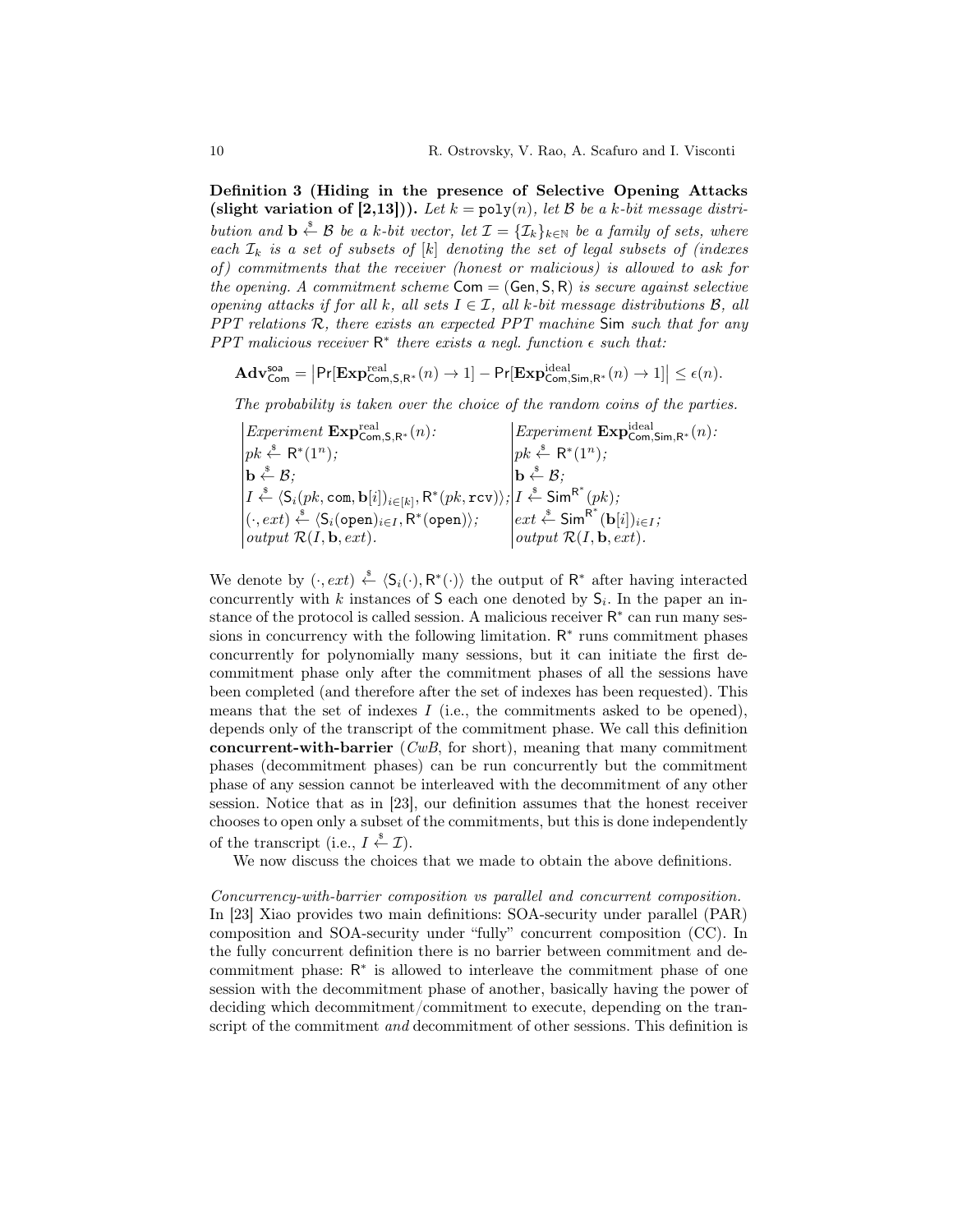pretty general, but unfortunately, as we show in this paper, achieving this result is impossible (under the assumption that the simulator does not know the distribution of the messages committed to by the honest sender); this is in contrast to [23] where it is claimed that this definition is achievable. The concurrentwith-barrier composition that we adopted (following [13]) implies security under parallel composition while due to the barrier between commitment and decommitment phase, it is weaker than the fully concurrent definition of [23].

Decommitment phase can be interactive. Following [13] our definition is more general than the one of [23] since it allows also the decommitment phase to be interactive.

Honest party behaviour. We follow [23] in defining the behaviour of the honest receiver, i.e, R chooses the subset of commitments to be opened according to some distribution  $I$ . To see why this definition makes sense, think about extractable commitments where the sender and receiver engage in many commitments of pairs of shares of a message but finally only one share per pair is required to be opened in the commitment phase.

Concerning the honest sender, we assume that  $\mathsf{R}^*$  interacts with k independent senders, that are oblivious to each other, and play with input  $\mathbf{b}[i]$ , while [23] considers a single sender  $\mathsf{S}^k$  who gets as input the complete k-bit string and plays  $k$  independent sessions with  $\mathsf{R}^*$ . This variation is cosmetic only.

Comparison with the definitions of  $[2,13]$ . In  $[2,13]$  the behaviour of the honest receiver is not explicitly defined, implying that the honest receiver always obtains all the openings. In order to be more general and to make SOA-secure commitments useful in more general scenarios, we deviate from this definition allowing the honest receiver to ask for the opening of a subset of the commitments. Moreover, the set of indexes  $I$  chosen by the (possibly malicious) receiver is explicitly given as input to the relation  $\mathcal{R}$ .

Summing up, the definition that we adopt mainly follows the one of [2,13] and is more general than the one of [23] in the fact that it allows interaction also during the decommitment phase, and provides concurrency-with-barrier that implies the definition of security under parallel composition. Moreover, our definition is more general than the one of [13] since it allows also the honest receiver to choose the commitments to be opened. However, our definition is weaker than the concurrent definition of [23] that however we show to be impossible to achieve (when the distribution of the messages committed by S is unknown to Sim).

# 3 Upper Bounds

### 3.1 (3, 1)-Round Scheme from Trapdoor Commitments

We present a construction for round-optimal SOA-secure commitment scheme based on BB use of trapdoor commitments. In particular we show that if 2-round (where the first round only serves for the receiver to send the public parameters)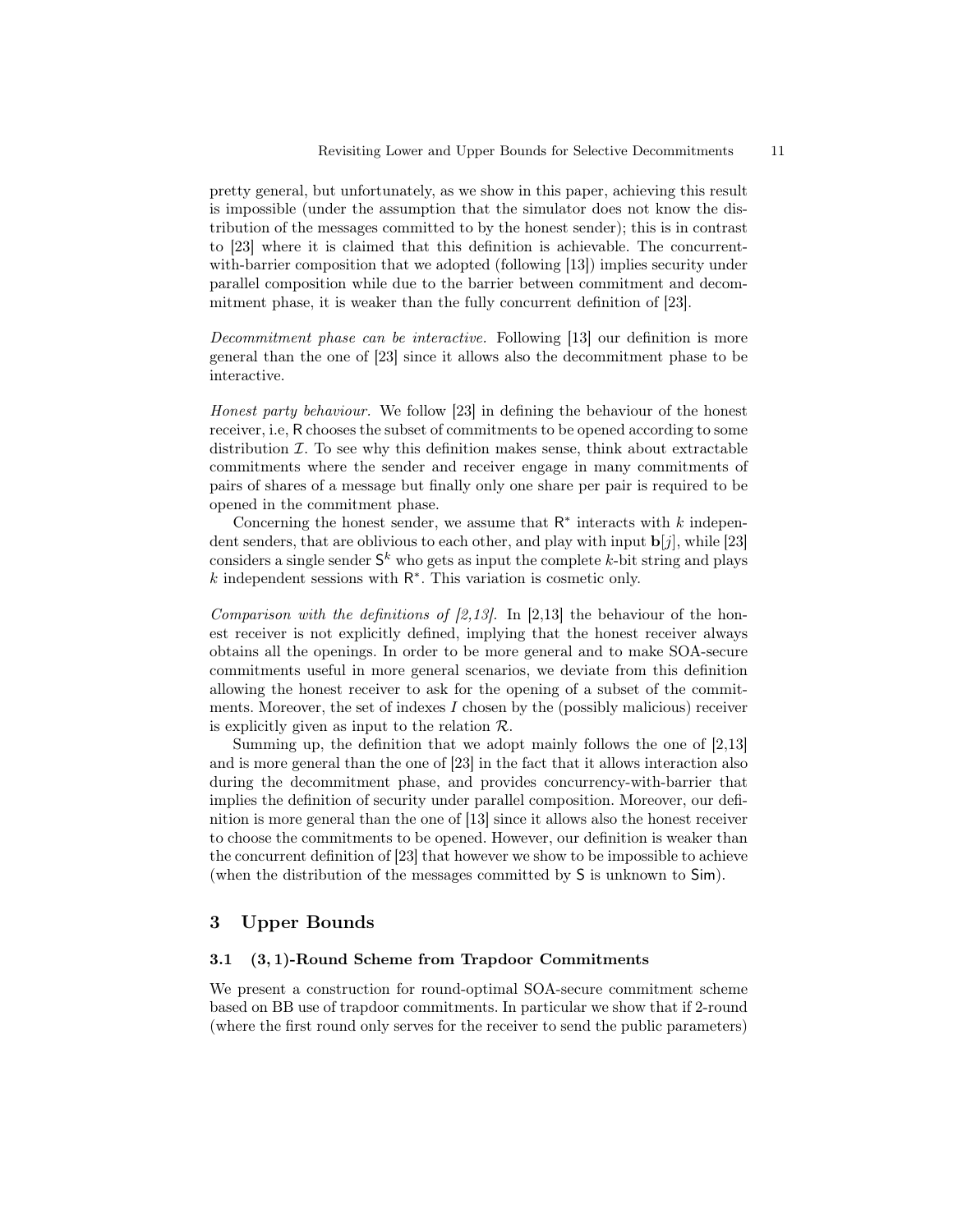trapdoor commitment schemes exist<sup>9</sup>, then a 3-round SOA-secure commitment scheme exists.

Roughly, the main idea of the protocol is to require the sender to commit to its private bit using a trapdoor commitment scheme and to make the trapdoor extractable to a black-box simulator. The goal is to allow the simulator to cheat in the opening phase without changing the transcript of the commitment phase. This is inspired by the techniques used in [17]. The parameters of the trapdoor commitment are generated by the receiver (if this was not the case then a malicious sender can cheat in decommitment phase using the trapdoor), and are made extractable through cut-and-choose techniques.

In more details, the protocol goes as follows. R runs the generation algorithm of the trapdoor commitment scheme (TGen) to compute the pairs  $(\mathsf{pk}_i, \mathsf{sk}_i)$  of public and trapdoor parameters, and sends the public parameters to the sender. To guarantee the extraction of the trapdoor, we require that R provides  $2n$ public parameters to  $S$ . S will use half of them to commits to n shares of its secret bit, while for the other half, it will ask the receiver to reveal the trapdoors associated. Then in the decommitment phase S simply opens the n commitments, and R computes the xor of the opened values.

To argue hiding in presence of SOA adversaries, we show the following simulator. Recall that, the malicious receiver can open many sessions and run many commitment phases concurrently (CwB definition). For each session, the simulator honestly commits to n random bits, and obtains n trapdoors. This is the main tread. When all commitment phases are completed, the simulator obtains from the adversary, the indexes of the sessions to be opened, and from the experiments, the actual bits to open. Next, it starts a rewinding thread for each session that needs to be open. In each rewinding thread, the simulator runs as in the main thread, except that it asks the adversary to open a different subset of trapdoors. Therefore, after an expected polynomial number of rewindings, it will obtain at least one *new* trapdoor for each session. One trapdoor will suffice to equivocate one share, and therefore to successfully open to any bit for that session.

Binding follows straight-forwardly from the binding of the trapdoor commitment scheme used as sub-protocol.

In the full version of this paper  $[18]$  we additionally show a  $(4, 1)$ -round constructions that is based on weak trapdoor commitment schemes.

The formal description of the construction is provided in Protocol 1. We denote by  $TC = (TGen, S_{TC}, R_{TC}, S, TFakeD)$  a trapdoor commitment scheme. We denote by  $\langle S_{TC}^{\bar{d_i}}$ ,  $R_{TC}^{\bar{d_i}} \rangle$  the *i*-th invocation of sub-protocol TC run with public key  $\mathsf{pk}^{\bar{d}_i}$ . Here  $d_i$  denotes the  $i^{th}$  challenge for the cut-and-choose, i.e.,  $S_{\text{soa}}$  computes the trapdoor associated to the key  $\mathsf{pk}^{d_i}$ , while it commits to the  $i^{th}$ share of the input using key  $\mathsf{pk}^{\bar{d}_i}$  (for which the trapdoor will not be revealed).

<sup>&</sup>lt;sup>9</sup> [20] is an example of a trapdoor commitment scheme where the public parameters  $pk$  are generated by the receiver and sent to the sender in the first round. Given  $pk$ , the commitment procedure is non-interactive.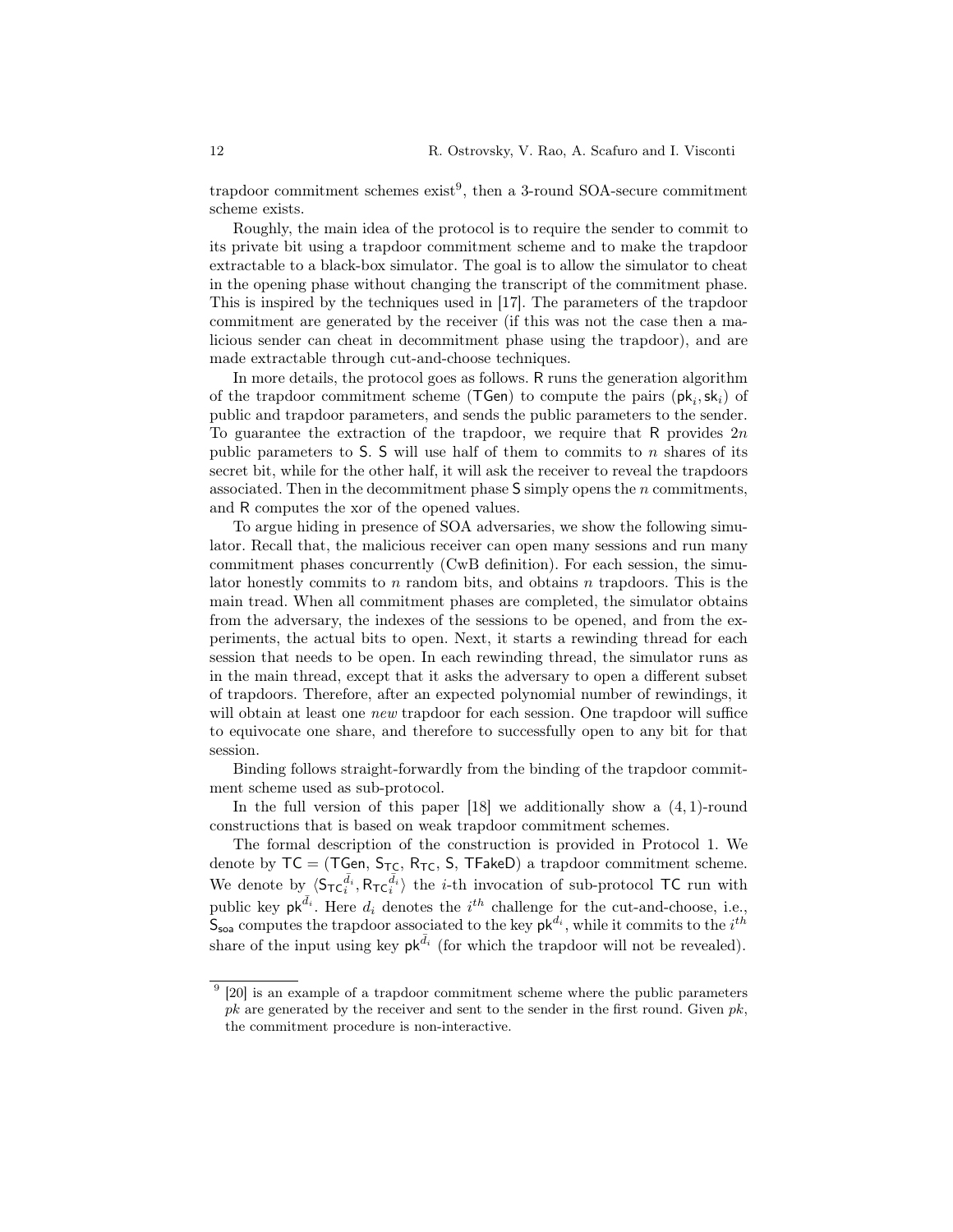**Protocol 1**  $[(3,1)$ -round SOA-Commitment]  $[SOACom=(S_{soa}, R_{soa})]$ Commitment phase.

 $R_{\text{soa}}$ : For  $i = 1, \ldots, n$ :  $1. \ \ r_{i}^{0}, r_{i}^{1} \leftarrow \{0, 1\}^{n}; \ (\mathsf{pk}_{i}^{0}, \mathsf{sk}_{i}^{0}) \leftarrow \mathsf{TGen}(r_{i}^{0}); \ (\mathsf{pk}_{i}^{1}, \mathsf{sk}_{i}^{1}) \leftarrow \mathsf{TGen}(r_{i}^{1});$ 

2. send  $(\mathsf{pk}_i^0, \mathsf{pk}_i^1)$  to  $\mathsf{S}_{\mathsf{soa}}$ ;

 $S_{\text{soa}}$ : On input a bit b. Upon receiving  $\{\mathsf{pk}_i^0, \mathsf{pk}_i^1\}_{i \in [n]}$ :

- 1. secret share the bit b: for  $i = 1, \ldots, n$ :  $b_i \stackrel{s}{\leftarrow} \{0, 1\}$ , such that  $b =$  $(\bigoplus_{i=1}^n b_i);$
- 2. for  $i = 1, \ldots, n$  do in parallel:  $-$  send  $d_i \stackrel{\$}{\leftarrow} \{0,1\}$  to  $\mathsf{R}_{\mathsf{soa}}$ ;
	-
	- $\; run \; \langle \mathsf{S}_{\mathsf{TC}} \bar{d}_i^{\bar{d}_i}(\mathsf{pk}_i^{\bar{d}_i}, \mathtt{com}, b_i), \mathsf{R}_{\mathsf{TC}} \bar{d}_i^{\bar{d}_i}(\mathsf{pk}_i^{\bar{d}_i}, \mathtt{rcv}) \rangle \; \; with \; \mathsf{R}_{\mathsf{soa}};$
- $\mathsf{R}_{\mathsf{soa}}$ : Upon receiving  $d_1, \ldots, d_n$ : if all commitment phases of protocol TC were successfully completed, send  $\{r_i^{d_i}\}_{i \in [n]}$  to  $S_{\text{soa}}$ ;
- $\mathsf{S}_{\mathsf{soa}}\colon \text{ Upon receiving } \{r_i^{d_i}\}_{i\in[n]} \text{ check consistency: for } i = 1, \ldots, n \colon (\mathsf{pk}_i'^{d_i}, \mathsf{sk}_i'^{d_i}) \leftarrow$  $\mathsf{TGen}(r_i^{d_i}); \text{ if } \mathsf{pk}_i'^{d_i} \neq \mathsf{pk}_i^{d_i} \text{ then abort.}$

### Decommitment phase.

 $\mathsf{S}_{\mathsf{soa}}\colon \textit{for} \,\, i=1,\ldots,n \colon \textit{run} \,\, (\cdot,b'_i) \leftarrow \langle \mathsf{S}_{\mathsf{TC}}^{\,\,\bar{d}_i}(\texttt{open}), \mathsf{R}_{\mathsf{TC}}^{\,\,\bar{d}_i}(\texttt{open}) \rangle \,\, \textit{with} \,\, \mathsf{R}_{\mathsf{soa}}\hspace{0.5pt} ;$  $R_{\text{soa}}$ : If all opening phases were successful completed output  $b' \leftarrow \bigoplus_{i=1}^n b'_i$ . Otherwise, output  $\bot$ .

The full proof of the following theorem can be found in the full version [18].

Theorem 1 (Protocol 1 is secure under selective opening attacks). If  $TC = (TGen, S_{TC}, R_{TC}, TFakeD)$  is a trapdoor commitment scheme, then Protocol 1 is a commitment scheme secure in presence of selective opening attacks.

 $(3,1)$ -round SOA-secure Scheme based on NBB use of OWFs. We observe that, by instantiating Protocol 1 with the Feige-Shamir trapdoor commitment one can obtain a (3,1) SOA-secure scheme with non-black-box access to OWFs.

#### 3.2 (3,3)-Round Scheme from One-Way Permutations

In this section we present a (3, 3)-round SOA-secure commitment scheme based on BB use of any OWP. As a main ingredient, we use a  $(3,1)$ -round extractable commitment scheme, that we refer to as ExtCom. Very informally, extractable means that given black-box access to an adversarial sender, one can extract the bit played by the latter. A  $(3, 1)$ -round extractable commitment can be constructed from BB access to any OWP. Such construction is pretty standard, thus for further details we refer the reader to the full version [18].

The idea behind the protocol is as follows. The sender and the receiver first engage in a coin-flipping protocol where the receiver commits to its randomstring, then the sender sends its random string in the clear, and finally the receiver reveals its random string. Simultaneously, the sender commits to its input bit  $b, n$  pairs of times (with the two commitments in each pair indexed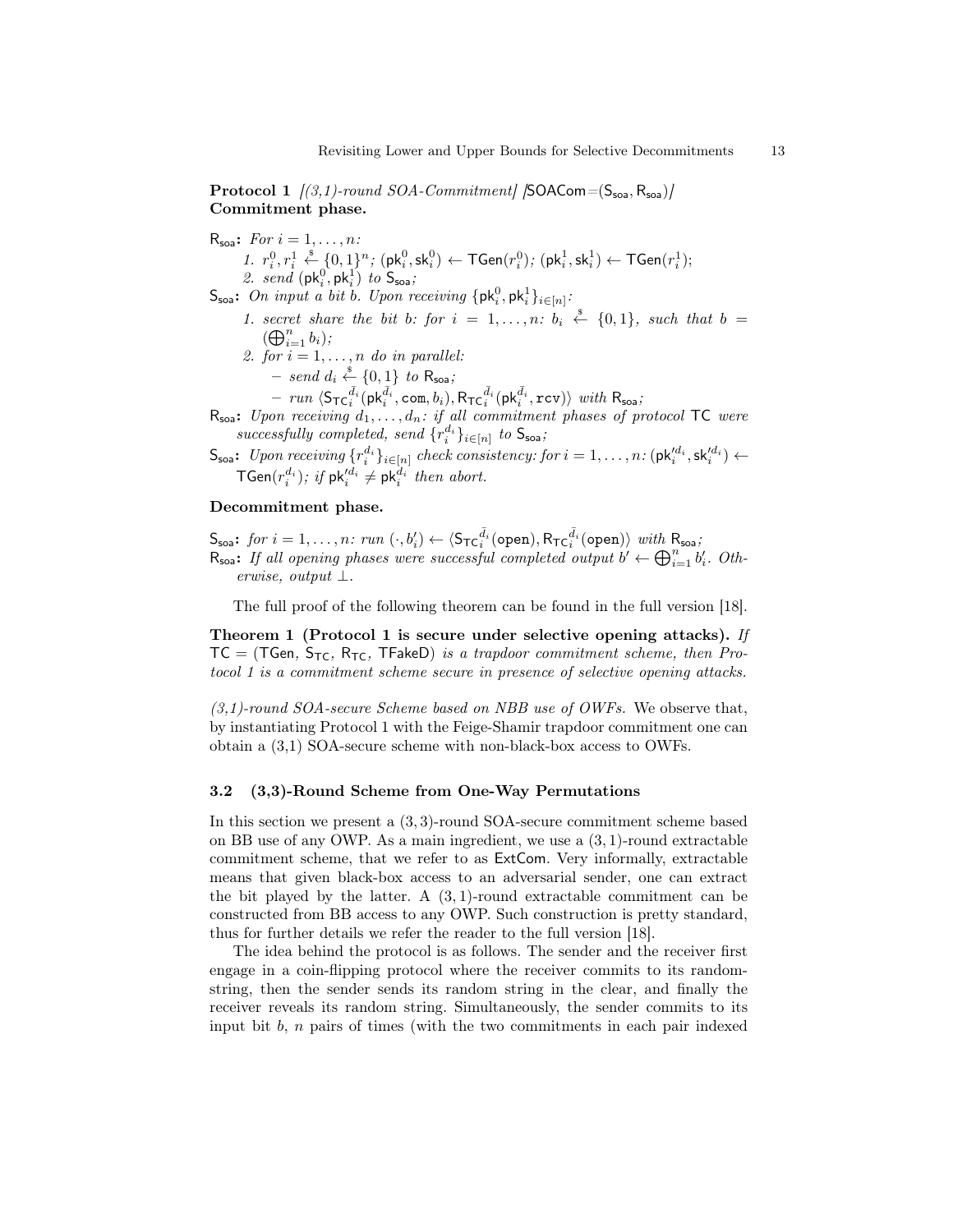by 0 and 1). In the decommitment phase, at the completion of the coin-flipping protocol, the sender opens only one of the commitments in each pair according to the outcome of the coin-flipping.

To allow for simulation (while arguing hiding), the commitment of the receiver in the coin-flipping protocol is implemented via extractable commitment scheme, so that the simulator can extract the receiver's string in the commitment phase itself. Furthermore, we require that the sender sends its random string for the coin-flipping only in the decommitment phase; by the beginning of the decommitment phase, the simulator will have received the bit  $b$  to open to, and this gives the simulator an opportunity to craft its random string to point to the commitments of b. To see why, first note that if the simulator somehow knows the receiver's random string before it sends its own, then it can easily open the commitment to either 0 or 1: in each pair, it just commits to 0 in one of the commitments and 1 in the other. Then, with the knowledge of the receiver's random string and the bit  $b$ , it can craft its own random string such that the xor with the string of R points to the commitments of b. Since the receiver commits via an extractable commitment scheme, the simulator is able to extract the receiver's random string and hence is able to equivocate in the opening phase. Furthermore, as it will appear more clearly in the protocol, since the sender would send its commitments (resp., decommitments) always after it receives commitments (resp., decommitments) from the receiver, we require that the sender's  $2n$  commitments to its input bit are implemented via extractable commitment scheme so that we avoid malleability issues that may compromise the binding property.

We prove binding by reducing it to the binding property of ExtCom (due to the ExtCom commitments played by  $S_{\text{soa}}$  and to the computational hiding property of ExtCom (due to the ExtCom commitments played by  $R_{\rm soa}$ ). At a high level, we show that if an adversarial sender breaks binding, then it should have been able to bias outcome of the coin-flipping by predicting the randomness committed to by the receiver using ExtCom, before the sender sends its own ExtCom commitments. Then in the reduction, we make use of this fact to break computational hiding of ExtCom.

We now provide formal specification of our protocol. Let  $ExtCom$  be a  $(3, 1)$ round extractable commitment scheme. In the following we denote by  $\langle S_{ext}^i$  com,  $a_i)$ ,  $\mathsf{R}_{\mathsf{ext}}^i$  (rcv)) the *i*-th of the *n* parallel executions of the extractable commitment scheme run by  $R_{s0a}$  to commit to its random string for coin-flipping, while we denote by  $\langle S_{ext}^{i,\sigma}(\text{com}, b), R_{ext}^{i,\sigma}(\text{rcv})\rangle$  the commitment in position  $\sigma$  of the *i*-th pair (among the *n* pairs) of parallel executions run by  $S_{\text{soa}}$  to commit to its input b.

**Protocol 2**  $[(3,3)$ -round SOA-Commitment]  $[SOACom=(S_{soa}, R_{soa})]$ Commitment phase.

 $R_{\text{soa}}$ : For  $i = 1, \ldots, n$  do in parallel: 1.  $a_i \stackrel{\$}{\leftarrow} \{0,1\};$ 2. run  $\langle \overline{S}_{ext}^i(\text{com}, a_i), \overline{R}_{ext}^i(\text{rcv})\rangle$  with  $S_{\text{soa}}$ ;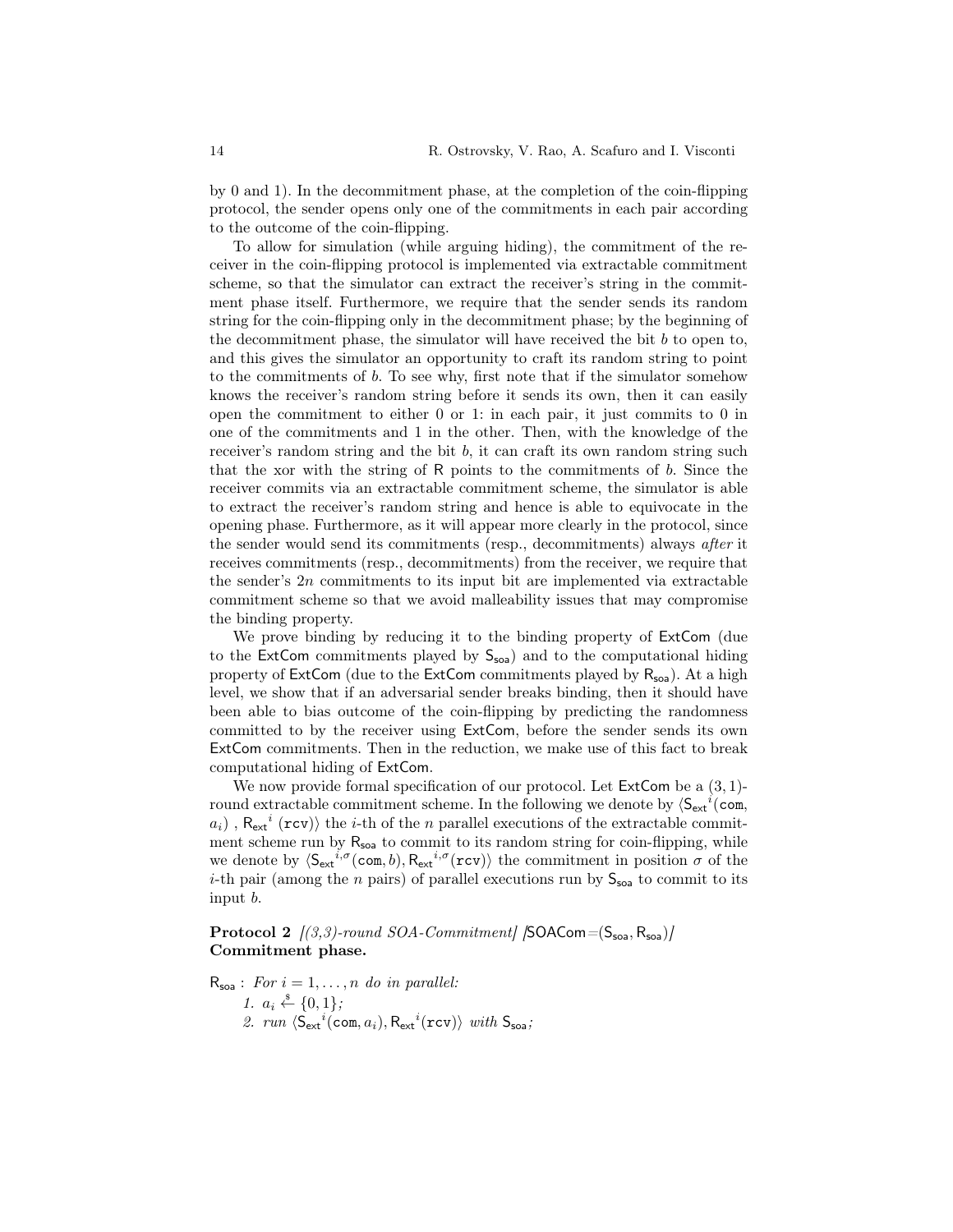$S_{\text{soa}}$ : on input a bit b. For  $i = 1, ..., n$  do in parallel:

1. run  $\langle S_{ext}^{i,0}(\text{com}, b), R_{ext}^{i,0}(\text{rcv})\rangle$  with  $R_{\text{soa}}$ ;

2. run  $\langle S_{ext}^{i,1}(\text{com}, b), R_{ext}^{i,1}(\text{rcv})\rangle$  with  $R_{\text{soa}}$ ;

# Decommitment phase.

 $S_{s_{0a}}$ : If all extractable commitments played with  $R_{s_{0a}}$  are successfully completed, send  $d \stackrel{\$}{\leftarrow} \{0,1\}^n$  to  $\mathsf{R}_{\mathsf{soa}}$ ;

Rsoa : Open all commitments:

 $\textit{for} \,\, i=1\ldots,n\colon \textit{run} \,\, \langle {\mathsf{S}_{\mathsf{ext}}}^i(\texttt{open}), {\mathsf{R}_{\mathsf{ext}}}^i(\texttt{open})\rangle\,\, \textit{with} \,\, {\mathsf{S}_{\mathsf{soa}}};$ 

 $S_{\text{soa}}$ : If all openings provided by  $R_{\text{soa}}$  are valid, for  $i = 1, \ldots, n$ : 1.  $\sigma_i \leftarrow d_i \oplus a_i;$ 

2. run  $\langle S_{ext}^{i,\sigma_i}(\text{open}), R_{ext}^{i,\sigma_i}(\text{open})\rangle$  with  $R_{\text{soa}}$ ;

 $R_{s_{0a}}$ : If all the corresponding openings provided by  $S_{s_{0a}}$  open to the same bit b, and if for every i,  $\sigma_i = d_i \oplus a_i$ , then output b. Otherwise, output  $\perp$ .

Theorem 2 (Protocol 2 is secure under selective opening attacks). If ExtCom is an extractable commitment scheme, then Protocol 2 is a commitment scheme secure in presence of selective opening attacks.

Details on the proof can be found in the full version of this paper [18]. In [18] we also show a variation of Protocol 2, which yield a 5-round commitment scheme with non-interactive decommitment, and is based on OWPs.

# 4 Issues in Some of the Claims of [23]

In this section we point out some issues regarding some of the main results in [23].

Revisiting proof of Theorem 3.3 in [23]. Theorem 3.3 in [23] claims that their (4, 1)-round protocol is SOA-secure under parallel composition with BB use of OWPs. The protocol recalls the equivocal commitment scheme of [5]. There is a preamble for coin flipping followed by Naor's commitment. In the preamble, the receiver commits to a random string  $\alpha$  using a non-interactive (therefore computationally hiding only) commitment scheme; the sender sends a random string  $\beta$  in the clear; and finally, the receiver opens its commitment. Then the sender sends a Naor's commitment computed on the output of the coin flipping. Theorem 3.3 in [23] claims that the resulting protocol is computationally hiding, computationally binding and SOA-secure under parallel composition. We observe that this construction suffers of issues in the proof of binding and SOA-security. Concerning binding, [23] claims that it follows from the same arguments of Naor's commitment [16]. However this would be the case only if the commitment used by the receiver is at least statistically hiding (as in [5]), which is not the case in the  $(4, 1)$ -round construction of [23]. SOA-security is claimed to follow from the simulation strategy of Goldreich and Kahan [11]. The issue here is that, such simulation strategy does not apply to the selective opening setting where multiple sessions are played in parallel with possibly different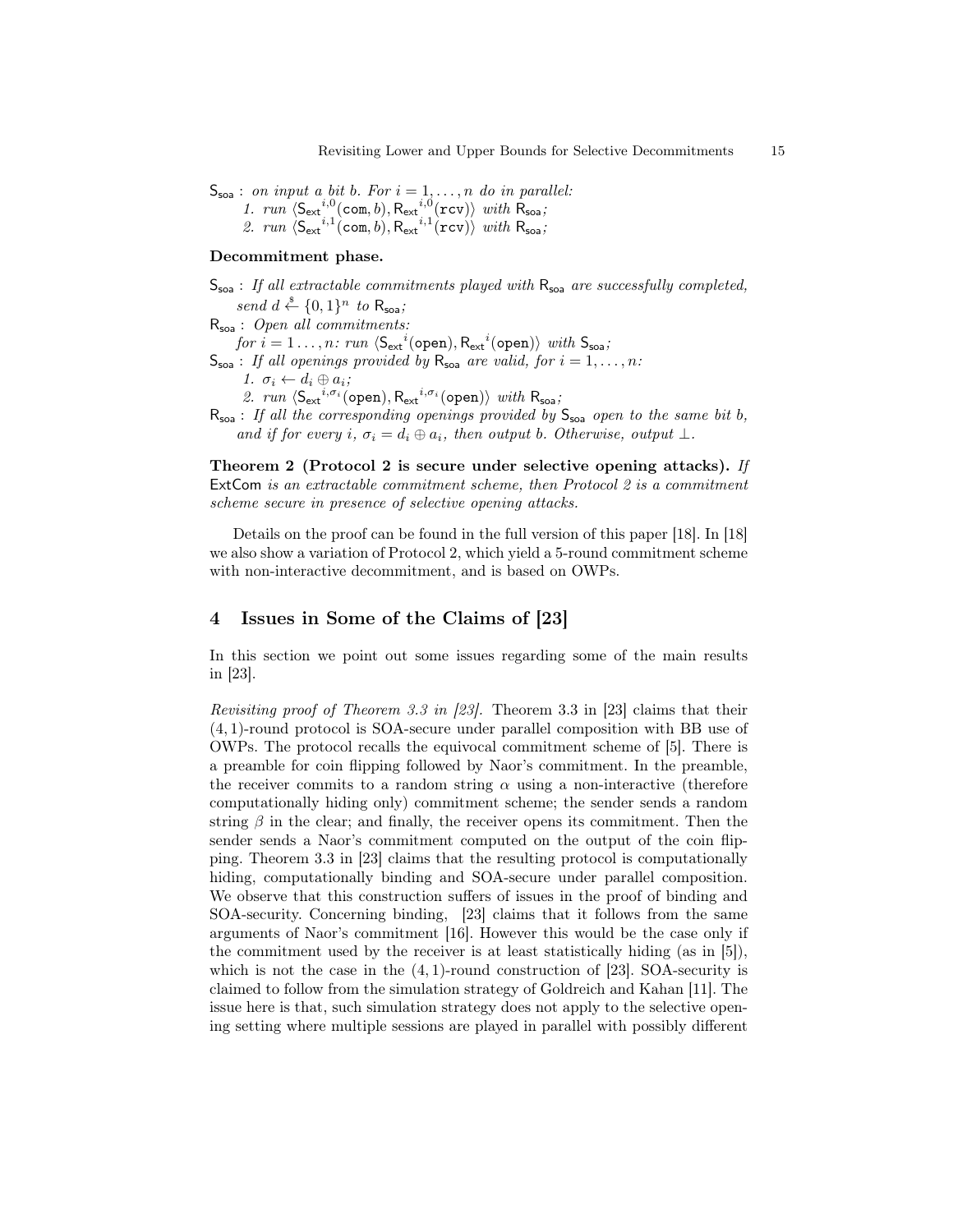abort probabilities. Similar issues have been pointed out in [22] on previous work on round-optimal concurrent zero knowledge with bare public keys. The same issue on simulatability holds for the  $(t + 3, 1)$ -round scheme. We remark that although the  $(t + 3, 1)$ -round scheme of [23] is not simulatable directly via the Goldreich-Kahan's simulation strategy, the author of [23], elaborated an alternative simulation strategy for the same protocol. See [24] for details.

Revisiting proof of Theorem 3.5 in [23]. Theorem 3.5 of [23] claims that if a coin-flipping preamble implemented via the  $\omega(\log(n))$ -round preamble of [21], is followed by Naor's commitment, then the resulting protocol is an  $\omega(\log(n))$ round scheme that is SOA-secure under fully-concurrent composition with BB use of OWPs. Moreover, Theorem 3.5 also applies to the strong definition where the same simulator must work with respect to all distribution of messages, including the ones selected by the adversary and unknown to the simulator.

According to their proof, the simulatability of the protocol follows from the PRS's simulation strategy [21]. Specifically, if the coin-flipping is implemented with the PRS preamble, the claim of [23] is that the PRS's simulator obtains the random string committed to by the receiver, by the end of the coin-flipping, and this values can be used by the SOA-simulator to equivocate.

However the oblivious strategy of [21] cannot be applied in the SOA-setting (and, as we prove in Theorem 3 there exists no simulation strategy that can be applied if the black-box simulator has no access to the message distribution).

To see why, first recall that the proof of concurrent zero knowledge of [21] (used by [23]) critically relies on the fact that, the probability that the simulator aborts, namely, it reaches the end of a preamble without solving the session, is negligible. Second, observe that in the setting of fully-concurrent SOA, the adversarial receiver adaptively selects the sessions to be opened, and the opening of one session can be interleaved with the preamble of another session. In particular, during the rewinding threads needed by the PRS's simulator, the adversary can ask the opening of sessions that were not asked in the main thread. The simulator could handle such sessions in two possible ways. For one, it can query the external oracle to obtain the messages for the new sessions requested by the adversary<sup>10</sup>, and then proceed to the completion of the rewinding thread. This would lead to a deviation in the distribution of the sessions queried to the external oracle, since the number of queries made in the simulation will be larger compared to the real game. On the other hand, the simulator can simply abort the rewinding threads that require the opening of new sessions (and thus additional queries to the external party). However, this will contradict the necessary condition (i.e., the simulator should abort with negligible probability only) for the PRS strategy [21] to be applicable. We stress that the above observations

 $10$  Note that here we are critically considering the case in which the distribution is not known to the simulator, and therefore the only way to answer consistently for it is to query the oracle. If instead the distribution is known, the simulator could sample from the distribution and therefore manage in some way the opening of new sessions started during rewinding thread.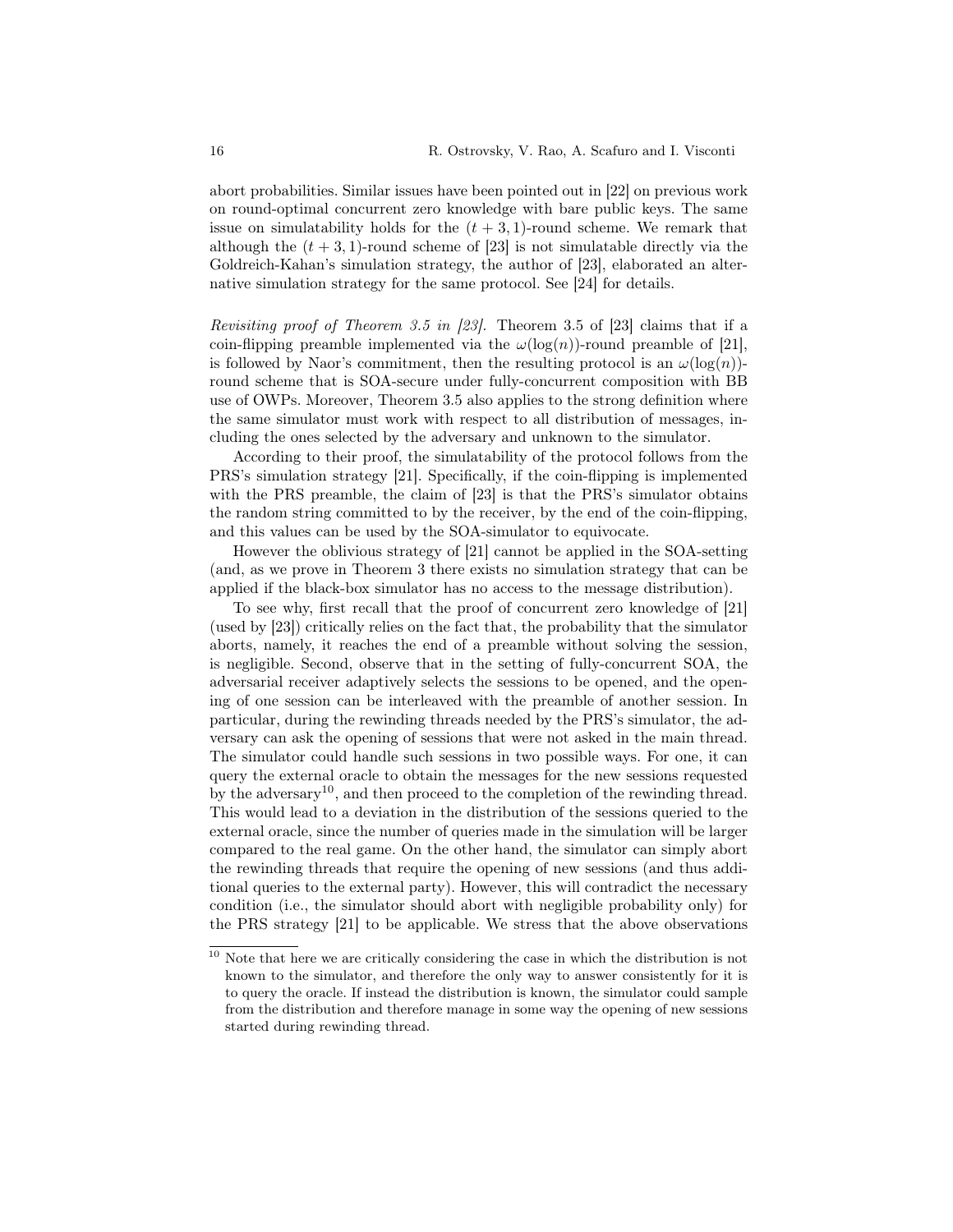crucially rely on the fact that the protocol of [23] is claimed to be SOA-secure in the strong sense, namely, the simulator cannot sample from the distribution of the messages committed by the honest sender.

Revisiting proof of Theorem 4.4 in [23]. Theorem 4.4 in [23] states that, there exists no (3, 1)-round commitment scheme that is SOA-secure even under parallel composition, when security is proved using a black-box simulator. The proof essentially assumes that the structure of the commitment phase is such that the sender speaks first. However, we argue that this assumption loses generality. In fact, we present a  $(3, 1)$ -round commitment scheme (Protocol 1) in which the receiver speaks first, such that security in the concurrent-with-barrier setting (that is strictly stronger than the parallel composition setting of [23]) is proved using a black-box simulator. We observe that, the proof of Theorem 4.4. of [23], however, can be used to show impossibility of 2-round SOA-secure protocols (when security is proved via black-box simulation).

# 5 Impossibility of Strong Fully-Concurrent SOA-Security with Black-box Simulation

The protocols presented in this paper achieve security under concurrent-withbarrier composition in the "strong" sense, that is, assuming that the simulator cannot sample from the distribution of the messages committed to by the sender. The last question to answer is whether there exist protocols that actually achieve the definition of security under strong fully-concurrent composition (as defined in [23]), or if the strong concurrent-with-barrier security definition is the best one can hope to achieve (when black-box simulation is taken into account). In this section we show that in contrast to the claim of Theorem 3.5 of [23], the strong fully-concurrent security definition of [23] is impossible to achieve. This holds regardless of the round complexity of the protocol  $11$  and of the black-box use of cryptographic primitives. Under the assumption that OWFs exist, the only requirements that we use for the impossibility is that the simulator is black-box and does not know the distribution of the messages committed by the sender. Both requirements are already specified in the strong fully concurrent security definition of [23].

Theorem 3. If OWF exists, then no commitment scheme can be strong SOAsecure under fully-concurrent composition.

Proof Idea. The proof consists in adapting a proof provided by Lindell in [15]. [15] shows that, there exist functionalities, for which proving that a protocol is secure under m-concurrent composition using a black-box simulator, requires that the protocol has at least  $m$  rounds. As corollary it holds that, for such functionalities, unbounded concurrency proved using a black-box simulator is impossible to achieve. Such a theorem cannot be directly applied to the case of SOA-secure

 $\frac{11}{11}$  This is therefore different from the case of concurrent zero knowledge [4,21].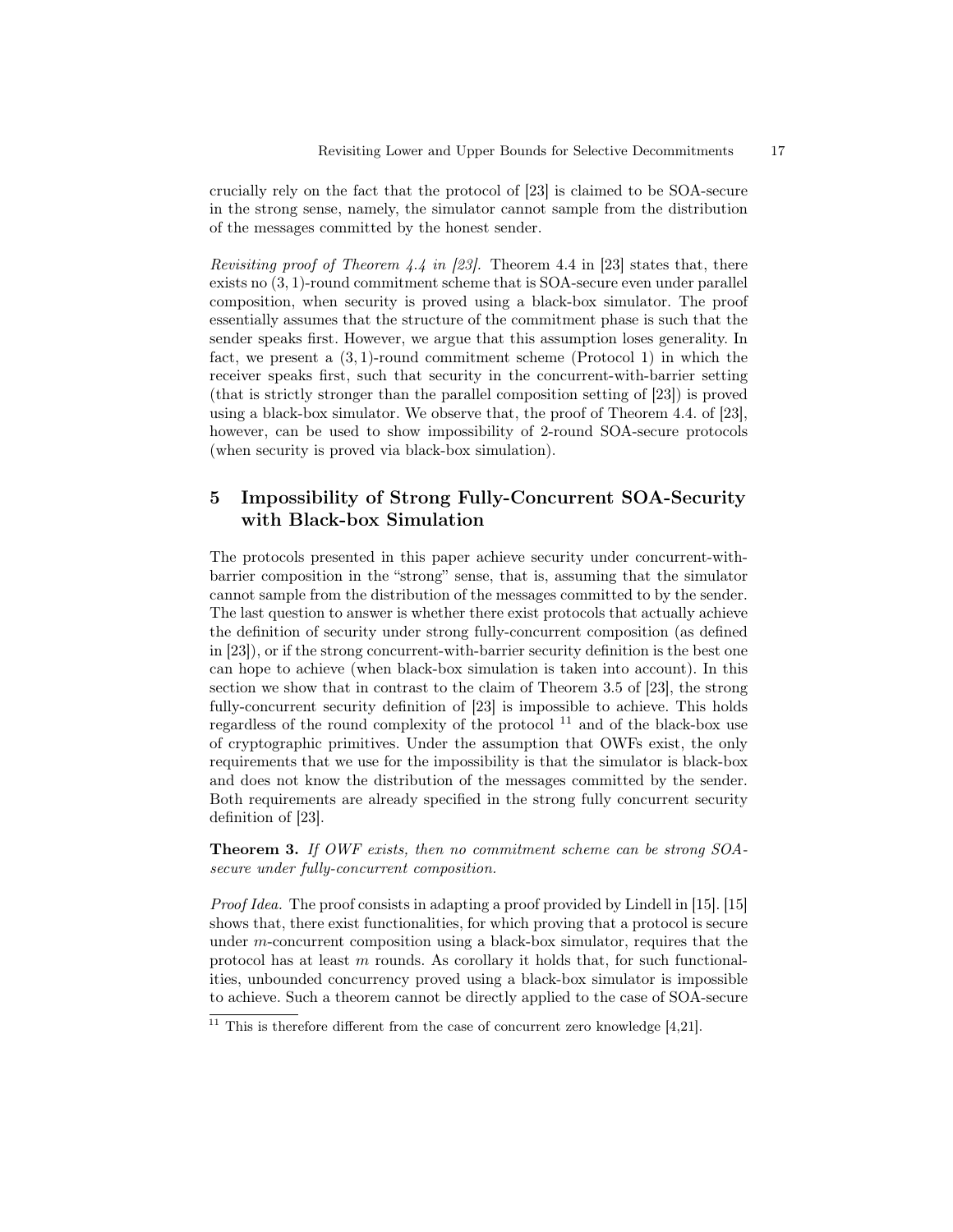commitments since it is provided only for two functionalities in which both parties have private inputs, such as, blind signatures and OT functionalities. In the setting of SOA-secure commitments the receiver has no private input and there is no ideal functionality involved. For our setting, we observe that, the fact that simulator cannot sample from the message distribution, means that it needs to access to an oracle for that. In our proof, we convert the role of the oracle into the role of the ideal functionality, and when deriving the contradiction we do not break the privacy of the receiver but the binding of the protocol.

The proof is based on the following two observations. First of all, since the simulator is black-box, the only advantage that it can exploit to carry out a successful simulation, is to rewind the adversary. Moreover, rewinds must be effective, in the sense that upon each rewind, the simulator must change the transcript in order to "extract" information from the adversary (obviously, if the transcript is not changed, then the rewind is useless). Second, in the strong SOA setting, the malicious receiver chooses the sessions to be opened, adaptively on the transcript seen so far, and the simulator can obtain the correct messages to be opened, only by querying the oracle. Changing the transcript in a rewinding attempt, may yield the adversary to change the sessions asked for opening (in particular to open sessions that were not asked in the main thread) and in turn, it may require the simulator to make additional queries to the oracle. Such additional queries are caused only by the rewinding attempts and they do not appear in the real-world execution. However, the distribution of the set of sessions' indexes asked by Sim in the ideal game, should not be distinguishable from the one asked by the adversary in the real game. Thus, the idea of the proof is to show that there exists an adversarial receiver, that makes the rewinding attempts of any black-box Sim ineffective, unless Sim makes additional queries the oracle, and hence the set of sessions asked in the ideal game is distinguishable from the set asked in the real game. Then, the next step is to show that, if nonetheless there exists a simulator that is able to deal with such an adversary (without rewinding), then such a simulator can be used by a malicious sender to break the binding of the protocol. The formal proof can be found in the full version of this paper [18].

# 6 Application to cZK with Pre-processing

We show how to use SOA-secure commitment schemes to construct concurrent zero-knowledge (cZK) protocol with pre-processing by using OWFs only, therefore improving a previous result of [5]. We combine our (3, 1)-round SOA-secure computationally binding scheme based on NBB use of OWFs with the use of the special  $W\mathcal{I}PoK$  of [14]. The preprocessing takes 3 rounds and is composed by two subprotocols played in parallel. The first subprotocol is a coin-flipping protocol where the prover commits to a random string using the SOA commitment that ends with the 3rd round of the verifier. In the 3rd round the verifier also sends his random string and the xor of the two strings is the outcome of this subprotocol. The second subprotocol is a special  $W\mathcal{I}PoK$  to prove that  $x \in L$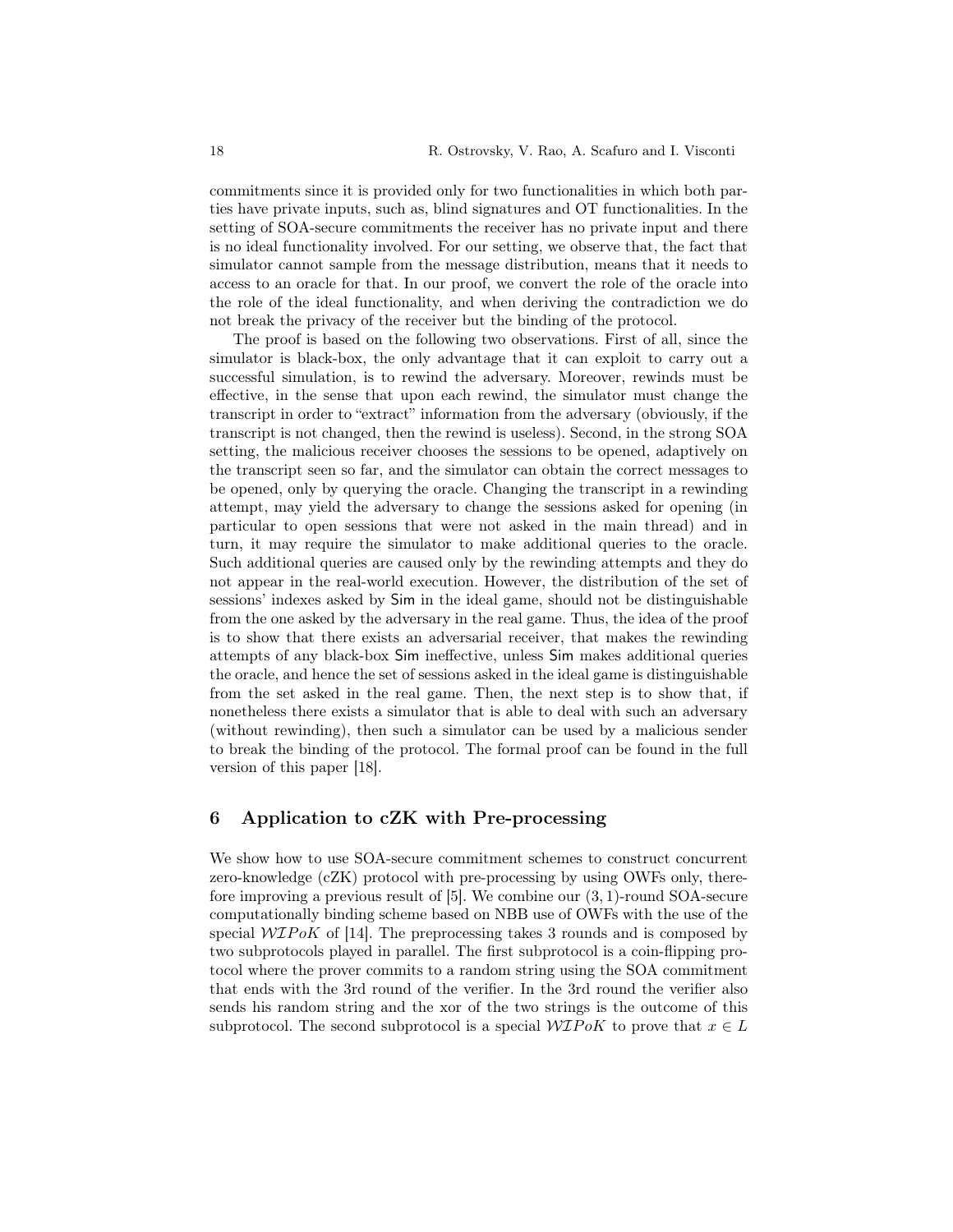or the output of the coin flipping is also the output of a PRG. Only two rounds of this subprotocol are played during the preprocessing.

At the end of the above preprocessing the prover knows the result of the coin flipping and later non-interactively can complete the proof by opening his SOA commitment and sending the last round of the special  $W\mathcal{I}PoK$ . The simulator will get advantage of the simulator of the SOA commitment to bias the outcome of all coin-flipping protocols, therefore being able to complete all proofs running the prover of the special  $W\mathcal{I}PoK$  using the trapdoor witness. For more details the reader is referred to the full version of this paper [18].

# Acknowledgments

Supported in part by NSF grants 0830803, 09165174,1065276, 1118126 and 1136174, US-Israel BSF grant 2008411, OKAWA Foundation Research Award, IBM Faculty Research Award, Xerox Faculty Research Award, B. John Garrick Foundation Award, Teradata Research Award, European Commission through the FP7 programme under contract 216676 ECRYPT II, MIUR Project PRIN "GenData 2020" and Lockheed-Martin Corporation Research Award. This material is also based upon work supported by the Defense Advanced Research Projects Agency through the U.S. Office of Naval Research under Contract N00014-11-1-0392. The views expressed are those of the author and do not reflect the official policy or position of the Department of Defense or the U.S. Government.

# References

- 1. Bellare, M., Dowsley, R., Waters, B., Yilek, S.: Standard security does not imply security against selective-opening. In: Advances in Cryptology - EUROCRYPT 2012 - 31st Annual International Conference on the Theory and Applications of Cryptographic Techniques. Lecture Notes in Computer Science, vol. 7237, pp. 645– 662. Springer (2012)
- 2. Bellare, M., Hofheinz, D., Yilek, S.: Possibility and impossibility results for encryption and commitment secure under selective opening. In: Advances in Cryptology - EUROCRYPT 2009, 28th Annual International Conference on the Theory and Applications of Cryptographic Techniques. Lecture Notes in Computer Science, vol. 5479, pp. 1–35. Springer (2009)
- 3. Blum, M.: How to Prove a Theorem So No One Else Can Claim It. In: Proceedings of the International Congress of Mathematicians. pp. 1444–1451 (1986)
- 4. Canetti, R., Kilian, J., Petrank, E., Rosen, A.: Black-box concurrent zeroknowledge requires omega∼(log n) rounds. In: STOC. pp. 570–579 (2001)
- 5. Crescenzo, G.D., Ostrovsky, R.: On concurrent zero-knowledge with pre-processing. In: Advances in Cryptology - CRYPTO '99, 19th Annual International Cryptology Conference. pp. 485–502. Springer (1999)
- 6. Dwork, C., Naor, M., Reingold, O., Stockmeyer, L.: Magic functions. In: 40th Annual Symposium on Foundations of Computer Science, FOCS '99. pp. 523–534. IEEE Computer Society (1999)